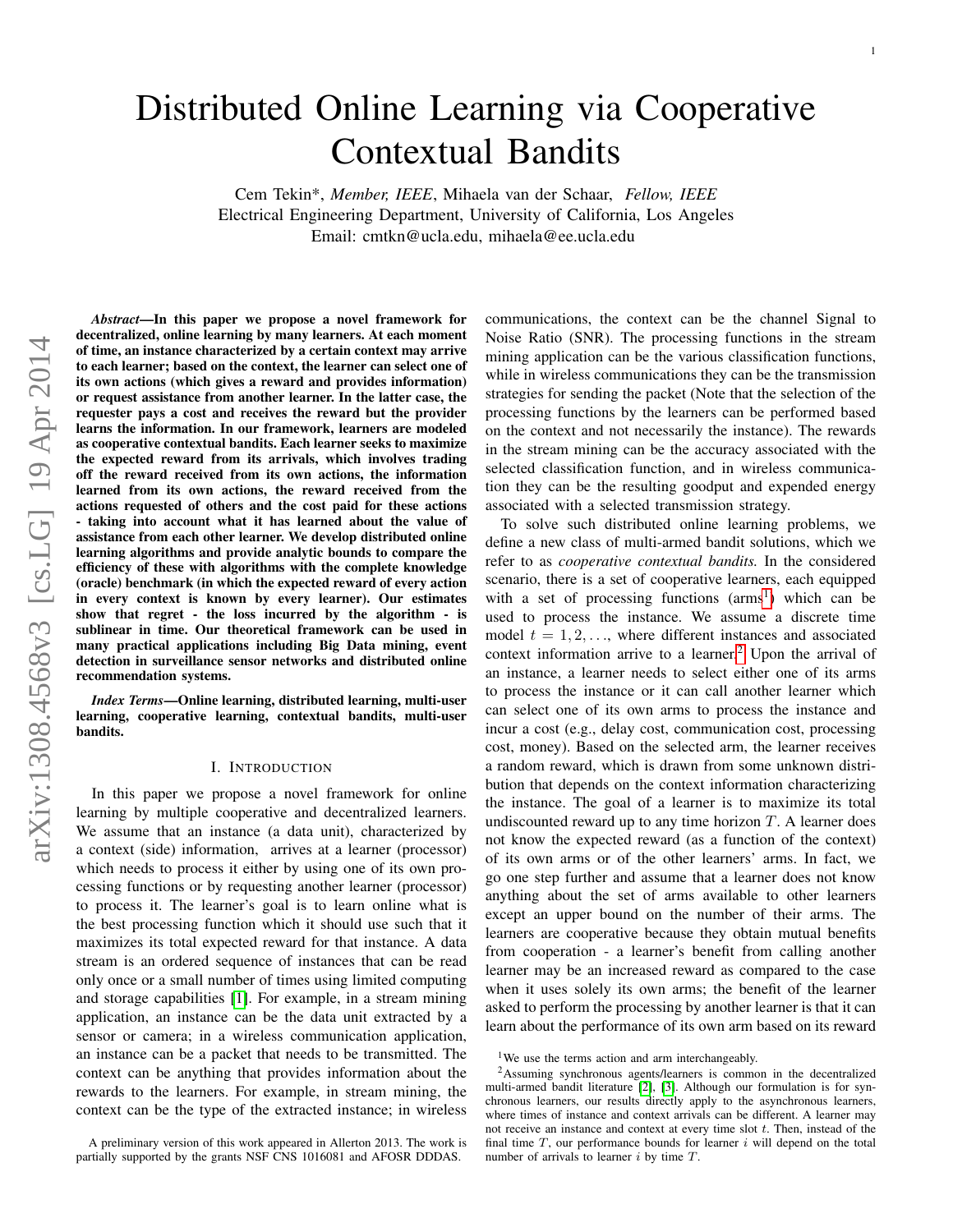for the calling learner. This is especially beneficial when certain instances and associated contexts are less frequent, or when gathering labels (observing the reward) is costly.

The problem defined in this paper is a generalization of the well-known contextual bandit problem [\[4\]](#page-15-3)–[\[9\]](#page-15-4), in which there is a single learner who has access to all the arms. However, the considered distributed online learning problem is significantly more challenging because a learner cannot observe the arms of other learners and cannot directly estimate the expected rewards of those arms. Moreover, the heterogeneous contexts arriving at each learner lead to different learning rates for the various learners. We design distributed online learning algorithms whose long-term average rewards converge to the best distributed solution which can be obtained if we assumed complete knowledge of the expected arm rewards of each learner for each context.

To rigorously quantify the learning performance, we define the regret of an online learning algorithm for a learner as the difference between the expected total reward of the best decentralized arm selection scheme given complete knowledge about the expected arm rewards of all learners and the expected total reward of the algorithm used by the learner. Simply, the regret of a learner is the loss incurred due to the unknown system dynamics compared to the complete knowledge benchmark. We prove a sublinear upper bound on the regret, which implies that the average reward converges to the optimal average reward. The upper bound on regret gives a lower bound on the convergence rate to the optimal average reward. We show that when the contexts arriving to a learner are uniformly distributed over the context space, the regret depends on the dimension of the context space, while when the contexts arriving to the same learner are concentrated in a small region of the context space, the regret is independent of the dimension of the context space.

The proposed framework can be used in numerous applications including the ones given below.

*Example 1:* Consider a wireless sensor surveillance network, where different types of sensors located in different locations collect different information (instances) about the same event as well as the context information associated with these instances. To detect the event, each sensor may run different classification algorithms. The goal of each sensor  $i$  is to maximize its detection accuracy based on its context information  $x_i$  by using either its own classification algorithm or by requesting a prediction from another sensor  $j$  by sending it the context information  $x_i$ . We assume that the accuracies of the classification algorithms are not known a priori by the sensors and these accuracies may even change over time. To understand the importance of cooperation among sensors, consider the following example. Let  $x^*$  be a side information/context (e.g., soil moisture, temperature) which indicates that an event  $E'$  had happened with a very high probability. Initially  $i$  and  $j$  are unaware of this implication. By time  $t$ , context  $x^*$  may have been frequently observed by sensor  $j$  while rarely observed by sensor  $i$ . Therefore,  $j$  may know that  $x^*$  implies event  $E'$ , and i may not know this since it had few observations. If by time  $t$ ,  $i$  learns that  $j$ 's prediction is accurate for context  $x^*$ , it can use j to predict what will

happen when it observes the context  $x^*$ . This cooperative decentralized sensor event detection problem can be modeled and solved using the proposed cooperative contextual bandits.

*Example 2:* Consider a network security scenario in which autonomous systems (ASs) collaborate with each other to detect cyber-attacks [\[10\]](#page-16-0). Each AS has a set of security solutions which it can use to detect attacks. The contexts are the characteristics of the data traffic in each AS. These contexts can provide valuable information about the occurrence of cyber-attacks. Since the nature of the attacks are dynamic, nonstochastic and context dependent, the efficiency of the various security solutions are dynamically varying, context dependent and unknown a-priori. Based on the extracted contexts (e.g. key properties of its traffic, the originator of the traffic etc.), an AS  $i$  may route its incoming data stream (or only the context information) to another AS  $j$ , and if AS  $j$  detects a malicious activity based on its own security solutions, it warns AS i. Due to the privacy or security concerns, AS  $i$  may not know what security applications AS  $j$  is running. This problem can be modeled as a cooperative contextual bandit problem in which the various ASs cooperate with each other to learn online which actions they should take or which other ASs they should request to take actions in order to accurately detect attacks (e.g. minimize the mis-detection probability of cyber-attacks).

The remainder of the paper is organized as follows. In Section [II](#page-1-0) we describe the related work and highlight the differences from our work. In Section [III](#page-2-0) we describe the choices of learners, rewards, complete knowledge benchmark, and define the regret of a learning algorithm. A cooperative contextual learning algorithm that uses a non-adaptive partition of the context space is proposed and a sublinear bound on its regret is derived in Section [IV.](#page-4-0) Another learning algorithm that adaptively partitions the context space of each learner is proposed in Section [V,](#page-9-0) and its regret is bounded for different types of context arrivals. In Section [VI](#page-12-0) we discuss the necessity of *training phase* which is a property of both algorithms and compare them. Finally, the concluding remarks are given in Section [VII.](#page-15-5)

#### II. RELATED WORK

<span id="page-1-0"></span>Contextual bandits have been studied before in [\[6\]](#page-15-6)–[\[9\]](#page-15-4) in a single agent setting, where the agent sequentially chooses from a set of arms with unknown rewards, and the rewards depend on the context information provided to the agent at each time slot. The goal of the agent is to maximize its reward by balancing exploration of arms with uncertain rewards and exploitation of the arm with the highest estimated reward. The algorithms proposed in these works is shown to achieve sublinear in time regret with respect to the complete knowledge benchmark, and the sublinear regret bounds are proved to match with lower bounds on the regret up to logarithmic factors. In all the prior work, the context space is assumed to be large and a known similarity metric over the contexts is exploited by the algorithms to estimate arm rewards together for groups of similar contexts. Groups of contexts are created by partitioning the context space. For example, [\[8\]](#page-15-7) proposed an epoch-based uniform partition of the context space, while [\[6\]](#page-15-6) proposed a non-uniform adaptive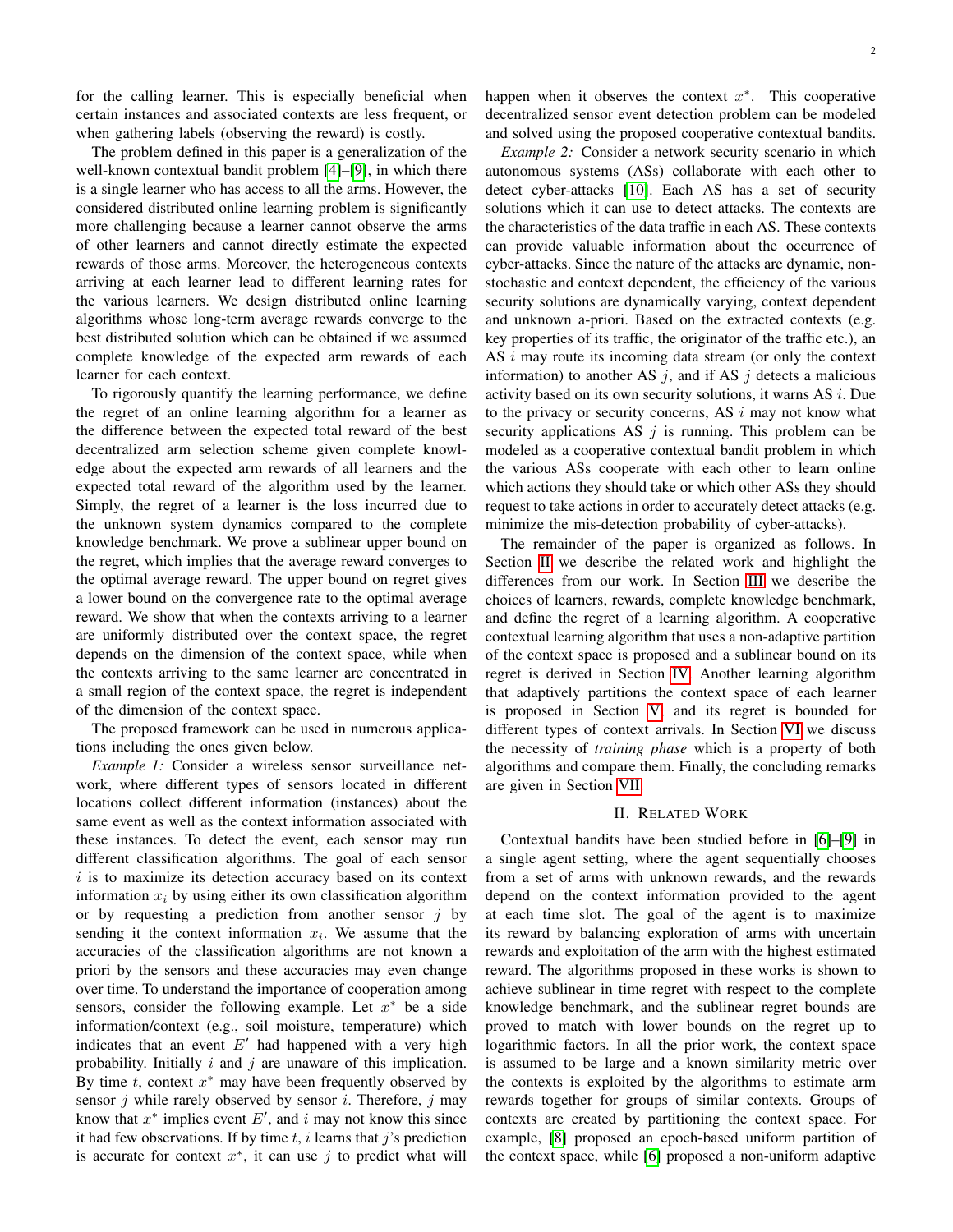partition. In [\[11\]](#page-16-1), contextual bandit methods are developed for personalized news articles recommendation and a variant of the UCB algorithm [\[12\]](#page-16-2) is designed for linear payoffs. In [\[13\]](#page-16-3), contextual bandit methods are developed for data mining and a perceptron based algorithm that achieves sublinear regret when the instances are chosen by an adversary is proposed. To the best of our knowledge, our work is the first to provide rigorous solutions for online learning by multiple cooperative learners when context information is present and propose a novel framework for cooperative contextual bandits to solve this problem.

Another line of work [\[4\]](#page-15-3), [\[5\]](#page-15-8) considers a single agent with a large set of arms (often uncountable). Given a similarity structure on the arm space, they propose online learning algorithms that adaptively partition the arm space to get sublinear regret bounds. The algorithms we design in this paper also exploits the similarity information, but in the context space rather than the action space, to create a partition and learn through the partition. However, distributed problem formulation, creation of the partitions and how learning is performed is very different from related prior work [\[4\]](#page-15-3)–[\[9\]](#page-15-4).

Previously, distributed multi-user learning is only considered for multi-armed bandits with finite number of arms and no context. In [\[2\]](#page-15-1), [\[14\]](#page-16-4) distributed online learning algorithms that converge to the optimal allocation with logarithmic regret are proposed for the i.i.d. arm reward model, given that the optimal allocation is an orthogonal allocation in which each user selects a different arm. Considering a similar model but with Markov arm rewards, logarithmic regret algorithms are proposed in [\[15\]](#page-16-5), [\[16\]](#page-16-6), where the regret is with respect to the best static policy which is not generally optimal for Markov rewards. This is generalized in [\[3\]](#page-15-2) to dynamic resource sharing problems and logarithmic regret results are also proved for this case.

We provide a detailed comparison between our work and related work in multi-armed bandit learning in Table [I.](#page-2-1) Our cooperative contextual learning framework can be seen as an important extension of the centralized contextual bandit framework [\[4\]](#page-15-3)–[\[9\]](#page-15-4). The main differences are: (i) *training* phase which is required due to the informational asymmetries between learners, (ii) separation of exploration and exploitation over time instead of using an index for each arm to balance them, resulting in three-phase learning algorithms with *training*, *exploration* and *exploitation* phases, (iii) coordinated context space partitioning in order to balance the differences in reward estimation due to heterogeneous context arrivals to the learners. Although we consider a three-phase learning structure, our learning framework can work together with index-based policies such as the ones proposed in [\[6\]](#page-15-6), by restricting the index updates to time slots that are not in the training phase. Our three-phase learning structure separates exploration and exploitation into distinct time slots, while they take place concurrently for an index-based policy. We will discuss the differences between these methods in Section [VI.](#page-12-0) We will also show in Section [VI](#page-12-0) that the training phase is necessary for the learners to form correct estimates about each other's rewards in cooperative contextual bandits.

Different from our work, distributed learning is also consid-

|                     | 161–191   | $[3]$ , $[14]$ , $[20]$ This work |           |  |  |  |
|---------------------|-----------|-----------------------------------|-----------|--|--|--|
| Multi-user          | no        | yes                               | yes       |  |  |  |
| Cooperative         | N/A       | yes                               | yes       |  |  |  |
| Contextual          | yes       | no                                | yes       |  |  |  |
| Context arrival     | arbitrary | N/A                               | arbitrary |  |  |  |
| process             |           |                                   |           |  |  |  |
| synchronous $(syn)$ | N/A       | syn                               | both      |  |  |  |
| asynchronous (asn)  |           |                                   |           |  |  |  |
| Regret              | sublinear | logarithmic                       | sublinear |  |  |  |
| TARI E I            |           |                                   |           |  |  |  |

<span id="page-2-1"></span>COMPARISON WITH RELATED WORK IN MULTI-ARMED BANDITS

ered in online convex optimization setting [\[17\]](#page-16-8)–[\[19\]](#page-16-9). In all of these works local learners learn choose to their actions (parameter vectors) to minimize the global total loss by exchanging messages with their neighbors and performing subgradient descent. In contrast to these works in which learners share information about their actions, the learners in our model does not share any information about their own actions. The information shared in our model is the context information of the calling learner and the reward generated by the arm of the called learner. However, this information is not shared at every time slot, and the rate of information sharing between learners who cannot help each other to gain higher rewards goes to zero asymptotically.

## III. PROBLEM FORMULATION

<span id="page-2-0"></span>The system model is shown in Fig. [1.](#page-3-0) There are  $M$  learners which are indexed by the set  $\mathcal{M} = \{1, 2, ..., M\}$ . Let  $\mathcal{M}_{-i} := \mathcal{M} - \{i\}$  be the set of learners learner i can choose from to receive a reward. Let  $\mathcal{F}_i$  denote the set of *arms* of learner *i*. Let  $\mathcal{F} := \bigcup_{j \in \mathcal{M}} \mathcal{F}_j$  denote the *set of all arms*. Let  $\mathcal{K}_i := \mathcal{F}_i \cup \mathcal{M}_{-i}$ . We call  $\mathcal{K}_i$  the set of *choices* for learner *i*. We use index k to denote any choice in  $\mathcal{K}_i$ , f to denote arms of the learners, j to denote other learners in  $\mathcal{M}_{-i}$ .

These learners work in a discrete time setting  $t =$  $1, 2, \ldots, T$ , where the following events happen sequentially, in each time slot: (i) an instance with context  $x_i(t)$  arrives to each learner  $i \in \mathcal{M}$ , (ii) based on  $x_i(t)$ , learner i either chooses one of its arms  $f \in \mathcal{F}_i$  or calls another learner and sends  $x_i(t)$ ,<sup>[3](#page-2-2)</sup> (iii) For each learner who called learner i at time t, learner i chooses one of its arms  $f \in \mathcal{F}_i$ . (iv) Learner i observes the rewards of all the arms  $f \in \mathcal{F}_i$  it had chosen both for its own contexts and for other learners. (iv) Learner  $i$ either obtains directly the reward of its own arm it had chosen, or a reward that is passed from the learner that it had called for its own context.[4](#page-2-3)

The contexts  $x_i(t)$  come from a bounded D dimensional space X, which is taken to be  $[0, 1]^D$  without loss of generality. When selected, an arm  $f \in \mathcal{F}$  generates a random reward sampled from an unknown, context dependent distribution  $G_f(x)$  with support in [0, 1].<sup>[5](#page-2-4)</sup> The expected reward of arm  $f \in \mathcal{F}$  for context  $x \in \mathcal{X}$  is denoted by  $\pi_k(x)$ . Learner i incurs a known deterministic and fixed cost  $d_k^i$  for selecting

<span id="page-2-2"></span> $3$ An alternative formulation is that learner i selects multiple choices from  $\mathcal{K}_i$  at each time slot, and receives sum of the rewards of the selected choices. All of the ideas/results in this paper can be extended to this case as well.

<span id="page-2-3"></span><sup>&</sup>lt;sup>4</sup>Although in our problem description the learners are synchronized, our model also works for the case where instance/context arrives asynchronously to each learner. We discuss more about this in [\[10\]](#page-16-0).

<span id="page-2-4"></span><sup>&</sup>lt;sup>5</sup>Our results can be generalized to rewards with bounded support  $[b_1, b_2]$ for  $-\infty < b_1 < b_2 < \infty$ . This will only scale our performance bounds by a constant factor.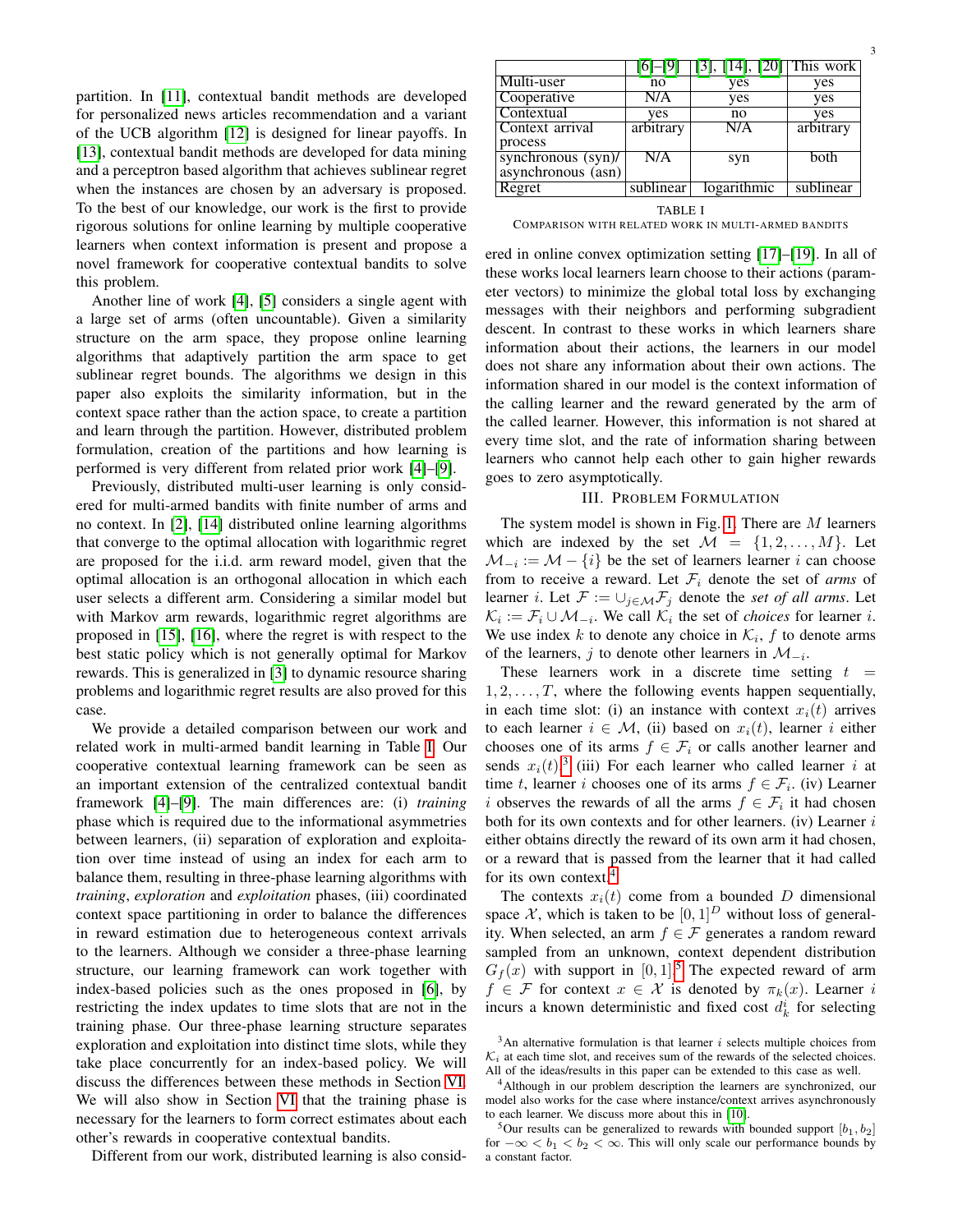

<span id="page-3-0"></span>Fig. 1. System model from the viewpoint of learners  $i$  and  $j$ . Here  $i$  exploits  $j$  to obtain a high reward while helping  $j$  to learn about the reward of its own arm.

choice  $k \in \mathcal{K}_i$ .<sup>[6](#page-3-1)</sup> For example for  $k \in \mathcal{F}_i$ ,  $d_k^i$  can represent the cost of activating arm k, while for  $k \in \mathcal{M}_{-i}$ ,  $d_k^i$  can represent the cost of communicating with learner  $k$  and/or the payment made to learner  $k$ . Although in our system model we assume that each learner  $i$  can directly call another learner  $j$ , our model can be generalized to learners over a network where calling learners that are away from learner  $i$  has a higher cost for learner *i*. Learner *i* knows the set of other learners  $\mathcal{M}_{-i}$ and costs of calling them, i.e.,  $d_j^i, j \in \mathcal{M}_{-i}$ , but does not know the set of arms  $\mathcal{F}_j$ ,  $j \in \mathcal{M}_{-i}$ , but only knows an upper bound on the number of arms that each learner has, i.e.,  $F_{\text{max}}$ on  $|\mathcal{F}_j|$ ,  $j \in \mathcal{M}_{-i}$ . Since the costs are bounded, without loss of generality we assume that costs are normalized, i.e.,  $d_k^i \in [0,1]$  for  $k \in \mathcal{K}_i$ ,  $i \in \mathcal{M}$ . The *net reward* of learner i from a choice is equal to the obtained reward minus cost of selecting the choice. The net reward of a learner is always in  $[-1, 1]$ .

The learners are cooperative which implies that when called by learner  $i$ , learner  $j$  will choose one of its own arms which it believes to yield the highest expected reward given the context of learner i.

The expected reward of an arm is similar for similar contexts, which is formalized this in terms of a Lipschitz condition given in the following assumption.

*Assumption 1:* For each  $f \in \mathcal{F}$ , there exists  $L > 0$ ,  $\alpha > 0$ such that for all  $x, x' \in \mathcal{X}$ , we have  $|\pi_f(x) - \pi_f(x')| \leq$  $L||x-x'||^{\alpha}$ , where ||.|| denotes the Euclidian norm in  $\mathbb{R}^d$ . We assume that  $\alpha$  is known by the learners. In the contextual bandit literature this is referred to as *similarity information* [\[6\]](#page-15-6), [\[21\]](#page-16-10). Different from prior works on contextual bandit, we do not require  $L$  to be known by the learners. However,  $L$ will appear in our performance bounds.

The goal of learner  $i$  is to maximize its total expected reward. In order to do this, it needs to learn the rewards from its choices. Thus, learner  $i$  should concurrently explore the choices in  $\mathcal{K}_i$  to learn their expected rewards, and exploit the best believed choice for its contexts which maximizes the reward minus cost. In the next subsection we formally define the complete knowledge benchmark. Then, we define the regret which is the performance loss due to uncertainty about arm rewards.

## *A. Optimal Arm Selection Policy Under Complete Information*

We define learner  $j$ 's expected reward for context  $x$  as  $\pi_j(x) := \max_{f \in \mathcal{F}_j} \pi_f(x)$ . This is the maximum expected reward learner  $j$  can provide when called by a learner with context x. For learner i,  $\mu_k^i(x) := \pi_k(x) - d_k^i$  denotes the net reward of choice  $k \in \mathcal{K}_i$  for context x. Our benchmark when evaluating the performance of the learning algorithms is the optimal solution which selects the choice with the highest expected net reward for learner  $i$  for its context  $x$ . This is given by

<span id="page-3-3"></span>
$$
k_i^*(x) := \operatorname*{arg\,max}_{k \in \mathcal{K}_i} \mu_k^i(x) \quad \forall x \in \mathcal{X}.
$$
 (1)

Since knowing  $\mu_j^i(x)$  requires knowing  $\pi_f(x)$  for  $f \in \mathcal{F}_j$ , knowing the optimal solution means that learner  $i$  knows the arm in  $\mathcal F$  that yields the highest expected reward for each  $x \in \mathcal{X}$ .

#### *B. The Regret of Learning*

Let  $a_i(t)$  be the choice selected by learner i at time t. Since learner  $i$  has no a priori information, this choice is only based on the past history of selections and reward observations of learner i. The rule that maps the history of learner i to its choices is called the learning algorithm of learner  $i$ . Let  $a(t) := (a_1(t), \ldots, a_M(t))$  be the choice vector at time t. We let  $b_{i,j}(t)$  denote the arm selected by learner i when it is called by learner j at time t. If j does not call i at time t, then  $b_{i,j}(t) = \emptyset$ . Let  $\mathbf{b}_i(t) = \{b_{i,j}(t)\}_{j \in \mathcal{M}_{-i}}$  and  $\mathbf{b}(t) = {\mathbf{b}_i(t)}_{i \in \mathcal{M}}$ . The regret of learner i with respect to the complete knowledge benchmark  $k_i^*(x_i(t))$  given in [\(1\)](#page-3-3) is given by

$$
R_i(T) := \sum_{t=1}^T \left( \pi_{k_i^*(x_i(t))}(x_i(t)) - d_{k_i^*(x_i(t))}^i \right)
$$

$$
- \mathbb{E} \left[ \sum_{t=1}^T r_{a_i(t)}^i(x_i(t), t) - d_{a_i(t)}^i \right],
$$

<span id="page-3-4"></span>where  $r_{a_i(t)}^i(x_i(t), t)$  denotes the random reward of choice  $a_i(t) \in \mathcal{K}_i$  for context x at time t for learner i, and the expectation is taken with respect to the selections made by the distributed algorithm of the learners and the statistics of the rewards. For example, when  $a_i(t) = j$  and  $b_{j,i}(t) = f \in \mathcal{F}_i$ , this random reward is sampled from the distribution of arm  $f$ at context  $x_i(t)$ .

<span id="page-3-1"></span><sup>&</sup>lt;sup>6</sup>Alternatively, we can assume that the costs are random variables with bounded support whose distribution is unknown. In this case, the learners will not learn the reward but they will learn reward minus cost which is essentially the same thing.

<span id="page-3-2"></span><sup>&</sup>lt;sup>7</sup>For a set A, let |A| denote the cardinality of that set.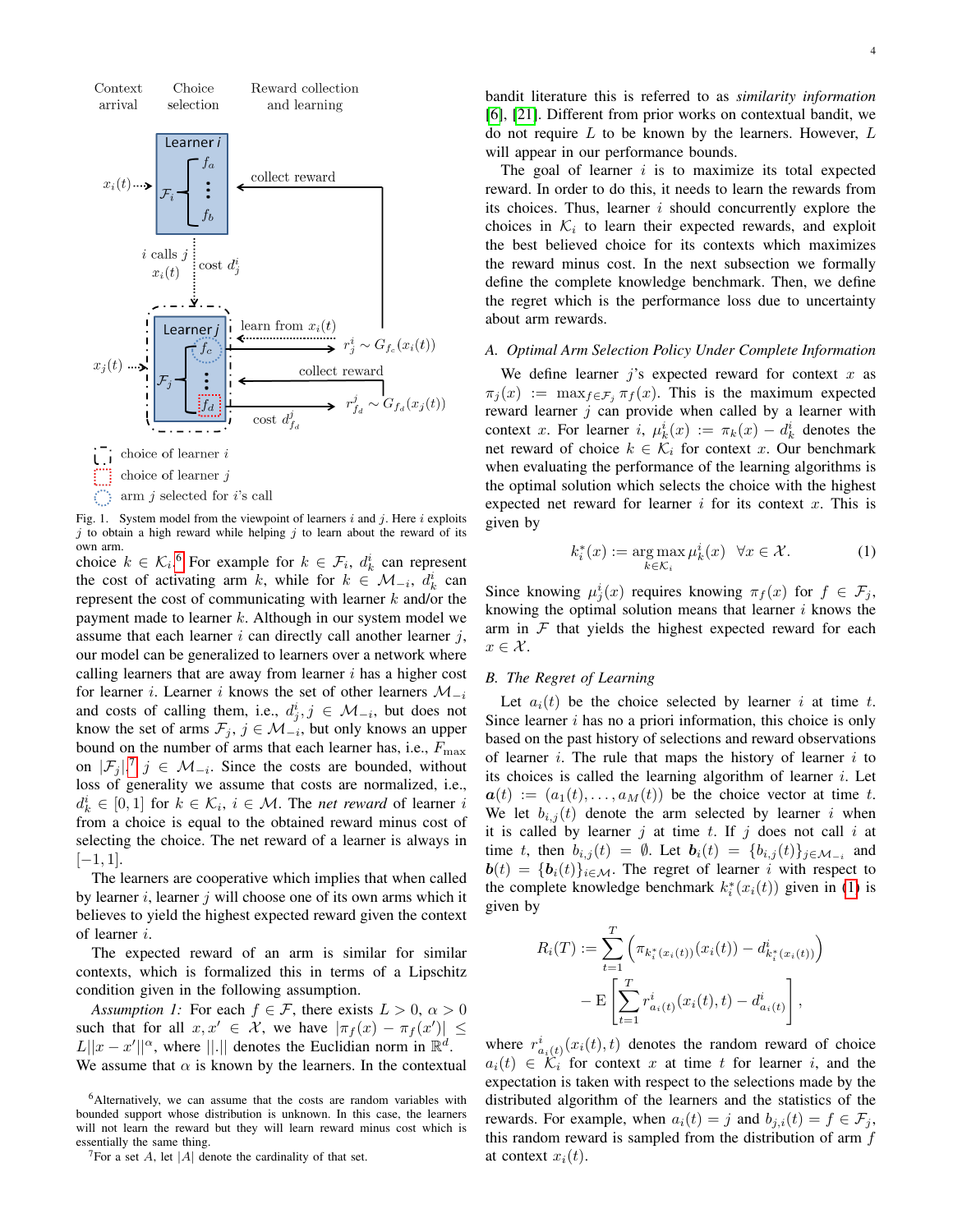Regret gives the convergence rate of the total expected reward of the learning algorithm to the value of the optimal solution given in [\(1\)](#page-3-3). Any algorithm whose regret is sublinear, i.e.,  $R(T) = O(T^{\gamma})$  such that  $\gamma < 1$ , will converge to the optimal solution in terms of the average reward. In the subsequent sections we will propose two different distributed learning algorithms with sublinear regret.

## <span id="page-4-0"></span>IV. A DISTRIBUTED UNIFORM CONTEXT PARTITIONING ALGORITHM

The algorithm we consider in this section forms at the beginning a uniform partition of the context space for each learner. Each learner estimates its choice rewards based on the past history of arrivals to each set in the partition independently from the other sets in the partition. This distributed learning algorithm is called *Contextual Learning with Uniform Partition* (CLUP) and its pseudocode is given in Fig. [2,](#page-4-1) Fig. [3](#page-5-0) and Fig. [4.](#page-5-1) For learner i, CLUP is composed of two parts. The first part is the *maximization part* (see Fig. [3\)](#page-5-0), which is used by learner  $i$  to maximize its reward from its own contexts. The second part is the *cooperation part* (see Fig. [4\)](#page-5-1), which is used by learner  $i$  to help other learners maximize their rewards for their own contexts.

Let  $m<sub>T</sub>$  be the *slicing parameter* of CLUP that determines the number of sets in the partition of the context space  $\mathcal{X}$ . When  $m<sub>T</sub>$  is small, the number of sets in the partition is small, hence the number of contexts from the past observations which can be used to form reward estimates in each set is large. However, when  $m<sub>T</sub>$  is small, the size of each set is large, hence the variation of the expected choice rewards over each set is high. First, we will analyze the regret of CLUP for a fixed  $m<sub>T</sub>$  and then optimize over it to balance the aforementioned tradeoff. CLUP forms a partition of  $[0, 1]^D$ consisting of  $(m_T)^D$  sets where each set is a D-dimensional hypercube with dimensions  $1/m_T \times 1/m_T \times \ldots \times 1/m_T$ . We use index p to denote a set in  $\mathcal{P}_T$ . For learner i let  $p_i(t)$  be the set in  $\mathcal{P}_T$  which  $x_i(t)$  belongs to.<sup>[8](#page-4-2)</sup>

First, we will describe the maximization part of CLUP. At time slot  $t$  learner  $i$  can be in one of the three phases: *training* phase in which learner *i* calls another learner with its context such that when the reward is received, the called learner can update the estimated reward of its selected arm (but  $i$  does not update the estimated reward of the selected learner), *exploration* phase in which learner *i* selects a choice in  $K_i$  and updates its estimated reward, and *exploitation* phase in which learner  $i$  selects the choice with the highest estimated net reward.

Recall that the learners are cooperative. Hence, when called by another learner, learner  $i$  will choose its arm with the highest estimated reward for the calling learner's context. To gain the highest possible reward in exploitations, learner  $i$  must have an accurate estimate of other learner's expected rewards without observing the arms selected by them. In order to do this, before forming estimates about the expected reward of learner  $j$ , learner  $i$  needs to make sure that  $j$  will almost always select its best arm when called by  $i$ . Thus, the training

- 1: Input:  $D_1(t)$ ,  $D_2(t)$ ,  $D_3(t)$ ,  $T$ ,  $m_T$
- 2: Initialize sets: Create partition  $\mathcal{P}_T$  of  $[0,1]^D$  into  $(m_T)^D$ identical hypercubes.
- 3: Initialize counters:  $N_p^i = 0, \forall p \in \mathcal{P}_T$ ,  $N_{k,p}^i = 0, \forall k \in \mathcal{K}_i, p \in \mathcal{P}_T, N_{j,p}^{\text{tr},i} = 0, \forall j \in \mathcal{M}_{-i}, p \in \mathcal{P}_T.$
- 4: Initialize estimates:  $\bar{r}_{k,p}^i = 0, \forall k \in \mathcal{K}_i, p \in \mathcal{P}_T$ .
- 5: while  $t > 1$  do
- 6: Run CLUPmax to get choice  $a_i$ ,  $p = p_i(t)$  and train.<br>7: If  $a_i \in \mathcal{M}_{-i}$  call learner  $a_i$  and pass  $x_i(t)$ .
- 7: If  $a_i \in \mathcal{M}_{-i}$  call learner  $a_i$  and pass  $x_i(t)$ .<br>8: Receive  $C_i(t)$ , the set of learners who called
- Receive  $C_i(t)$ , the set of learners who called i, and their contexts.
- 9: if  $C_i(t) \neq \emptyset$  then
- 10: Run CLUPcoop to get arms to be selected  $\mathbf{b}_i := \{b_{i,j}\}_{j \in \mathcal{C}_i(t)}$  and sets that the contexts lie in  $\bm{p}_i := \{p_{i,j}\}_{j \in \mathcal{C}_i(t)}$ . 11:  $end$  if
- 
- 12: **if**  $a_i \in \mathcal{F}_i$  **then**<br>13: **Pay cost**  $d_{a_i}^i$ , 13: Pay cost  $d_{a_i}^i$ , receive random reward r drawn from  $G_{a_i}(x_i(t)).$
- 14: **else**<br>15: **P**
- 15: Pay cost  $d_{a_i}^i$ , receive random reward r drawn from  $G_{b_{a_i,i}}(x_i(t)).$
- 16: end if
- 17: **if**  $train = 1$  **then**<br>18:  $N_a^{t,i} + +$ . 18:  $N_{a_i,p}^{\text{tr},i}$  + +.

19: **else**  
20: 
$$
\bar{r}_{k,p}^i = \frac{\bar{r}_{k,p}^i N_{a_i,p}^i + r}{N_{a_i,p}^i + 1}.
$$

21: 
$$
N_p^i + +, N_{a_i,p}^i + +.
$$

22: **end if**<br>23: **if**  $C_i(t)$ 

- 23: if  $C_i(t) \neq \emptyset$  then<br>24: for  $i \in C_i(t)$
- 24: **for**  $j \in C_i(t)$  **do**<br>25: **Observe rando** Observe random reward r drawn from  $G_{b_{i,j}}(x_j(t))$ .  $\sim$

26: 
$$
\bar{r}_{b_{i,j},p_{i,j}}^i = \frac{\bar{r}_{b_{i,j},p_{i,j}}^i N_{b_{i,j},p_{i,j}}^i + r}{N_{b_{i,j},p_{i,j}}^i + 1}.
$$
27: 
$$
N_{p_{i,j}}^i + +, N_{b_{i,j},p_{i,j}}^i + +.
$$
28: **end for**29: **end if**30:  $t = t + 1$ 31: **end while**

<span id="page-4-1"></span>Fig. 2. Pseudocode for CLUP algorithm.

phase of learner i helps other learners build accurate estimates about rewards of their arms, before  $i$  uses any rewards from these learners to form reward estimates about them. In contrast, the exploration phase of learner  $i$  helps it to build accurate estimates about rewards of its choices. These two phases indirectly help learner  $i$  to maximize its total expected reward in the long run.

Next, we define the counters learner  $i$  keeps for each set in  $\mathcal{P}_T$  for each choice in  $\mathcal{K}_i$ , which are used to decide its current phase. Let  $N_p^i(t)$  be the number of context arrivals to learner i in  $p \in \mathcal{P}_T$  by time t (its own arrivals and arrivals to other learners who call learner  $i$ ) except the training phases of learner *i*. For  $f \in \mathcal{F}_i$ , let  $N_{f,p}^i(t)$  be the number of times arm  $f$  is selected in response to a context arriving to set  $p$ by learner  $i$  by time  $t$  (including times other learners select learner  $i$  for their contexts in set  $p$ ). Other than these, learner i keeps two counters for each other learner in each set in the partition, which it uses to decide training, exploration or exploitation. The first one, i.e.,  $N_{j,p}^{\text{tr},i}(t)$ , is an estimate on the number of context arrivals to learner  $j$  from all learners except the training phases of learner  $j$  and exploration, exploitation

<span id="page-4-2"></span><sup>&</sup>lt;sup>8</sup>If  $x_i(t)$  is an element of the boundary of multiple sets, then it is randomly assigned to one of these sets.

CLUP for learner i: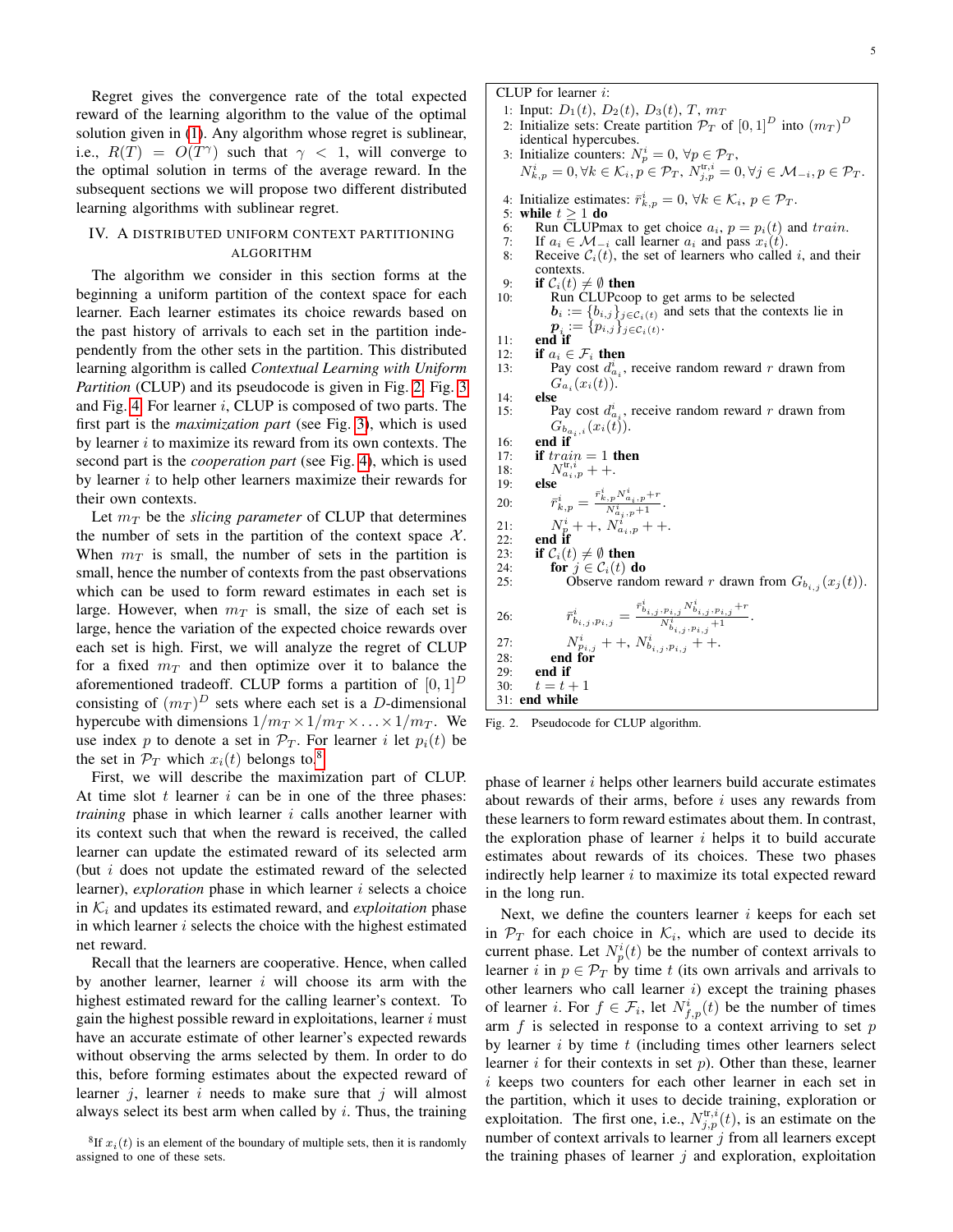CLUPmax (maximization part of CLUP) for learner i:

\n- 1: train = 0.
\n- 2: Find the set in 
$$
\mathcal{P}_T
$$
 that  $x_i(t)$  belongs to, i.e.,  $p_i(t)$ .
\n- 3: Let  $p = p_i(t)$ .
\n- 4: Compute the set of under-explored arms  $\mathcal{F}_{i,p}^{\text{ue}}(t)$  given in (2).
\n- 5: if  $\mathcal{F}_{i,p}^{\text{ue}}(t) \neq \emptyset$  then
\n- 6: Select  $a_i$  randomly from  $\mathcal{F}_{i,p}^{\text{ue}}(t)$ .
\n- 7: else
\n- 8: Compute the set of training candidates  $\mathcal{M}_{i,p}^{\text{ct}}(t)$  given in (3).
\n- 9: //Update the counters of training candidates.
\n- 10: for  $j \in \mathcal{M}_{i,p}^{\text{ut}}(t)$  do
\n- 11: Obtain  $N_p^j$  from learner  $j$ , set  $N_{j,p}^{\text{tr},i} = N_p^j - N_{j,p}^i$ .
\n- 12: **13**: Compute the set of under-trained learners  $\mathcal{M}_{i,p}^{\text{ut}}(t)$  given in (4).
\n- 14: Compute the set of under-explored learners  $\mathcal{M}_{i,p}^{\text{ut}}(t)$  given in (5).
\n- 15: If  $\mathcal{M}_{i,p}^{\text{ut}}(t) \neq \emptyset$  then
\n- 16: Select  $a_i$  randomly from  $\mathcal{M}_{i,p}^{\text{ut}}(t)$ , train = 1.
\n- 17: else if  $\mathcal{M}_{i,p}^{\text{ue}}(t) \neq \emptyset$  then
\n- 18: Select  $a_i$  randomly from  $\mathcal{M}_{i,p}^{\text{ue}}(t)$ .
\n- 20: Select  $a_i$  randomly from  $\mathcal{M}_{i,p}^{\text{ue}}(t)$ .
\n- 21: **end if**
\n- 22: **end if**

<span id="page-5-0"></span>

|  |  | Fig. 3. Pseudocode for the maximization part of CLUP algorithm. |  |  |
|--|--|-----------------------------------------------------------------|--|--|
|  |  |                                                                 |  |  |

CLUPcoop (cooperation part of CLUP) for learner i. 1: for  $j \in C_i(t)$  do<br>2: Find the set in 2: Find the set in  $\mathcal{P}_T$  that  $x_j(t)$  belongs to, i.e.,  $p_{i,j}$ . 3: Compute the set of under-explored arms  $\mathcal{F}_{i, p_{i,j}}^{\text{ue}}(t)$  given 4:  $\inf_{\mathbf{f}} \mathcal{F}_{i,p_{i,j}}^{\text{ue}}(t) \neq \emptyset$  then 5: Select  $b_{i,j}$  randomly from  $\mathcal{F}_{i,p_{i,j}}^{\text{ue}}(t)$ . 6: **else**<br>7:  $\frac{b}{b}$ 7:  $b_{i,j} = \arg \max_{f \in \mathcal{F}_i} \bar{r}_{f, p_{i,j}}^i$ . 8: end if 9: end for

<span id="page-5-1"></span>Fig. 4. Pseudocode for the cooperation part of CLUP algorithm.

phases of learner  $i$ . This is an estimate because learner  $i$ updates this counter only when it needs to train learner  $j$ . The second one, i.e.,  $N_{j,p}^{i}(t)$ , counts the number of context arrivals to learner  $j$  only from the contexts of learner  $i$  in set  $p$  at times learner i selected learner  $i$  in its exploration and exploitation phases by time  $t$ . Based on the values of these counters at time  $t$ , learner  $i$  either trains, explores or exploits a choice in  $\mathcal{K}_i$ . This three-phase learning structure is one of the major components of our learning algorithm which makes it different than the algorithms proposed for the contextual bandits in the literature which assigns an index to each choice and selects the choice with the highest index.

At each time slot t, learner i first identifies  $p_i(t)$ . Then, it chooses its phase at time  $t$  by giving highest priority to exploration of its own arms, second highest priority to training of other learners, third highest priority to exploration of other learners, and lowest priority to exploitation. The reason that exploration of own arms has a higher priority than training of other learners is that it can reduce the number of trainings required by other learners, which we will describe below.

First, learner *i* identifies its set of under-explored arms:

$$
\mathcal{F}_{i,p}^{\text{ue}}(t) := \{ f \in \mathcal{F}_i : N_{f,p}^i(t) \le D_1(t) \}. \tag{2}
$$

where  $D_1(t)$  is a deterministic, increasing function of t which is called *the control function*. We will specify this function later, when analyzing the regret of CLUP. The accuracy of reward estimates of learner i for its own arms increases with  $D_1(t)$ , hence it should be selected to balance the tradeoff between accuracy and the number of explorations. If this set is non-empty, learner  $i$  enters the exploration phase and randomly selects an arm in this set to explore it. Otherwise, learner i identifies the set of training candidates:

<span id="page-5-3"></span>
$$
\mathcal{M}_{i,p}^{\text{ct}}(t) := \{ j \in \mathcal{M}_{-i} : N_{j,p}^{\text{tr},i}(t) \le D_2(t) \},\tag{3}
$$

where  $D_2(t)$  is a control function similar to  $D_1(t)$ . Accuracy of other learner's reward estimates of their own arms increase with  $D_2(t)$ , hence it should be selected to balance the possible reward gain of learner i due to this increase with the reward loss of learner  $i$  due to number of trainings. If this set is non-empty, learner i asks the learners  $j \in \mathcal{M}_{i,p}^{\text{ct}}(t)$  to report  $N_p^j(t)$ . Based in the reported values it recomputes  $N_{j,p}^{\text{tr},i}(t)$  as  $N_{j,p}^{\text{tr},i}(t) = N_{p}^{j}(t) - N_{j,p}^{i}(t)$ . Using the updated values, learner  $i$  identifies the set of under-trained learners:

<span id="page-5-4"></span>
$$
\mathcal{M}_{i,p}^{\text{ut}}(t) := \{ j \in \mathcal{M}_{-i} : N_{j,p}^{\text{tr},i}(t) \le D_2(t) \}. \tag{4}
$$

If this set is non-empty, learner  $i$  enters the training phase and randomly selects a learner in this set to train it.<sup>[9](#page-5-6)</sup> When  $\mathcal{M}_{i,p}^{\text{ct}}(t)$ or  $\mathcal{M}_{i,p}^{\text{ut}}(t)$  is empty, this implies that there is no under-trained learner, hence learner i checks if there is an under-explored choice. The set of learners that are under-explored by learner  $i$  is given by

$$
\mathcal{M}_{i,p}^{\text{ue}}(t) := \{ j \in \mathcal{M}_{-i} : N_{j,p}^i(t) \le D_3(t) \},\tag{5}
$$

where  $D_3(t)$  is also a control function similar to  $D_1(t)$ . If this set is non-empty, learner *i* enters the exploration phase and randomly selects a choice in this set to explore it. Otherwise, learner i enters the exploitation phase in which it selects the choice with the highest estimated net reward, i.e.,

<span id="page-5-7"></span><span id="page-5-5"></span>
$$
a_i(t) \in \underset{k \in \mathcal{K}_i}{\arg \max} \, \bar{r}_{k,p}^i(t) - d_k^i,\tag{6}
$$

where  $\bar{r}_{k,p}^i(t)$  is the sample mean estimate of the rewards learner  $i$  observed (not only collected) from choice  $k$  by time t, which is computed as follows. For  $j \in \mathcal{M}_{-i}$ , let  $\mathcal{E}_{j,p}^{i}(t)$  be the set of rewards collected by learner  $i$  at times it selected learner  $i$  while learner  $i$ 's context is in set  $p$  in its exploration and exploitation phases by time t. For estimating the rewards of its own arms, learner  $i$  can also use the rewards obtained by other learner at times they called learner  $i$ . In order to take this into account, for  $f \in \mathcal{F}_i$ , let  $\mathcal{E}_{f,p}^i(t)$  be the set of rewards collected by learner  $i$  at times it selected its arm  $f$  for its own contexts in set  $p$  union the set of rewards observed by learner  $i$  when it selected its arm  $f$  for other learners calling it with contexts in set  $p$  by time  $t$ . Therefore, sample mean

<span id="page-5-6"></span><span id="page-5-2"></span><sup>9</sup>Most of the regret bounds proposed in this paper can also be achieved by setting  $N_{j,p}^{\text{tr},i}(t)$  to be the number of times learner i trains learner j by time  $t$ , without considering other context observations of learner  $j$ . However, by recomputing  $N_{j,p}^{\text{tr},i}(t)$ , learner i can avoid many unnecessary trainings especially when own context arrivals of learner j is adequate for it to form accurate estimates about its arms for set  $p$  or when learners other than  $i$  have already helped learner  $j$  to build accurate estimates for its arms in set  $p$ .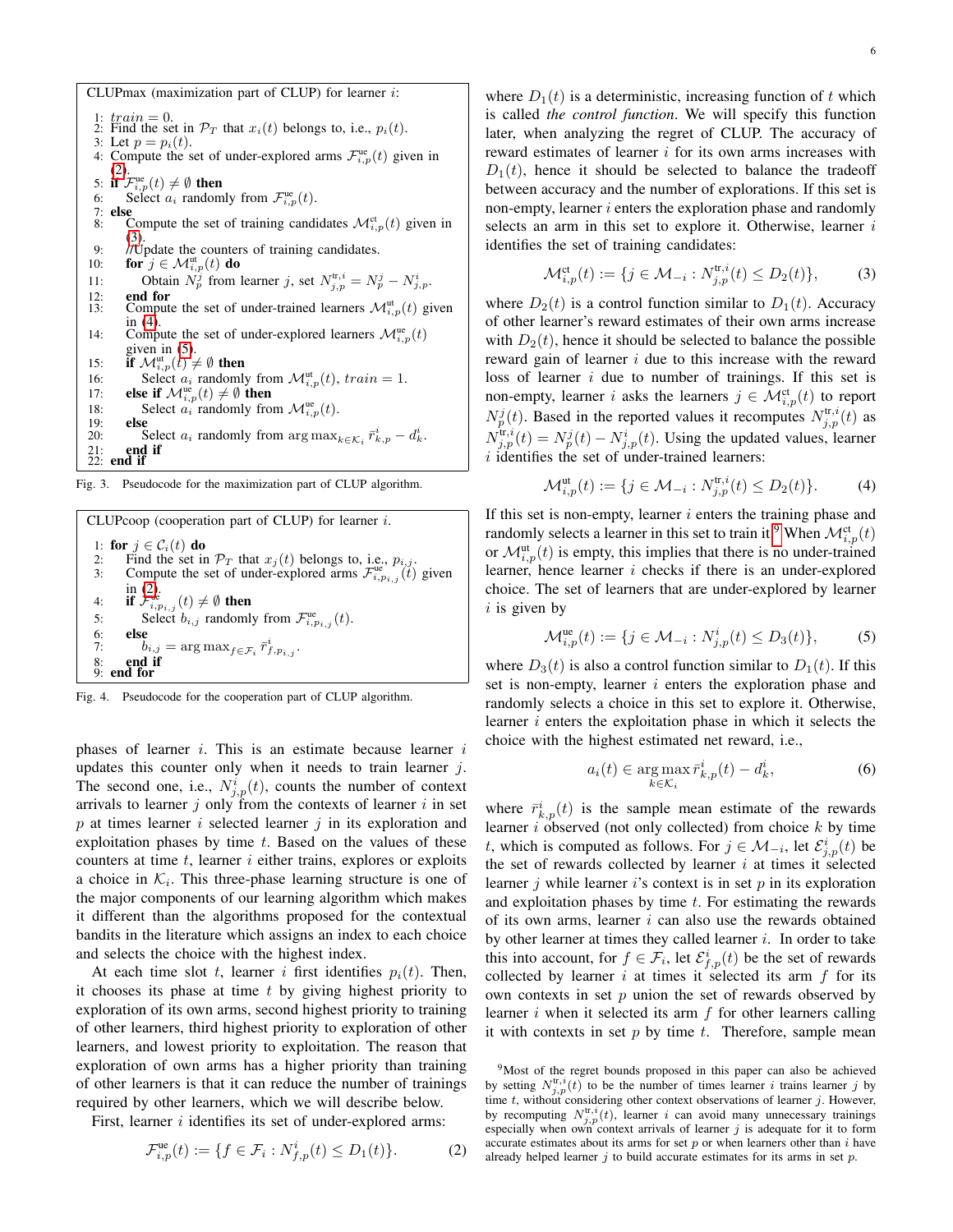reward of choice  $k \in \mathcal{K}_i$  in set p for learner i is defined as  $\overline{r}_{k,p}^i(t) = \left(\sum_{r \in \mathcal{E}_{k,p}^i(t)} r\right) / |\mathcal{E}_{k,p}^i(t)|$ , An important observation is that computation of  $\bar{r}_{k,p}^i(t)$  does not take into account the costs related to selecting choice  $k$ . Reward generated by an arm only depends on the context it is selected at but not on the identity of the learner for whom that arm is selected. However, the costs incurred depend on the identity of the learner. Let  $\hat{\mu}_{k,p}^{i}(t) := \bar{r}_{k,p}^{i}(t) - d_{k}^{i}$  be the estimated net reward of choice  $k$  for set p. Of note, when there is more than one maximizer of [\(6\)](#page-5-7), one of them is randomly selected. In order to run CLUP, learner *i* does not need to keep the sets  $\mathcal{E}_{k,p}^{i}(t)$  in its memory.  $\overline{r}_{k,p}^{i}(t)$  can be computed by using only  $\overline{\tilde{r}}_{k,p}^{i}(t-1)$  and the reward at time  $t$ .

The cooperation part of CLUP operates as follows. Let  $C_i(t)$ be the learners who call learner i at time t. For each  $j \in C_i(t)$ , learner  $i$  first checks if it has any under-explored arm  $f$  for  $p_j(t)$ , i.e., f such that  $N^i_{f,p_j(t)}(t) \leq D_1(t)$ . If so, it randomly selects one of its under-explored arms and provides its reward to learner  $j$ . Otherwise, it exploits its arm with the highest estimated reward for learner  $j$ 's context, i.e.,

$$
b_{i,j}(t) \in \underset{f \in \mathcal{F}_i}{\arg \max} \bar{r}^i_{f, p_j(t)}(t). \tag{7}
$$

## *A. Analysis of the regret of CLUP*

Let  $\beta_a := \sum_{t=1}^{\infty} 1/t^a$ , and let log(.) denote logarithm in base e. For each set (hypercube)  $p \in \mathcal{P}_T$  let  $\overline{\pi}_{f,p} :=$  $\sup_{x\in p}\pi_f(x),\,\underline{\pi}_{f,p}:=\inf_{x\in p}\pi_f(x),\,\text{for}\,\,f\in\mathcal{F},\,\text{and}\,\,\overline{\mu}_{k,p}^i:=$  $\sup_{x \in p} \mu_k^i(x)$ ,  $\underline{\mu}_{k,p}^i := \inf_{x \in p} \mu_k^i(x)$ , for  $k \in \mathcal{K}_i$ . Let  $\hat{x}_p^*$  be the context at the center (center of symmetry) of the hypercube p. We define the optimal choice of learner  $i$  for set  $p$  as  $k_i^*(p) := \arg \max_{k \in \mathcal{K}_i} \mu_k^i(x_p^*)$ . When the set p is clear from the context, we will simply denote the optimal choice for set p with  $k_i^*$ . Let

$$
\mathcal{L}_p^i(t) := \left\{ k \in \mathcal{K}_i \text{ such that } \underline{\mu}_{k_i^*(p),p}^i - \overline{\mu}_{k,p}^i > At^{\theta} \right\},\
$$

be the set of suboptimal choices for learner  $i$  at time  $t$ , where  $\theta$  < 0, A > 0 are parameters that are only used in the analysis of the regret and do not need to be known by the learners. First, we will give regret bounds that depend on values of  $\theta$  and A and then we will optimize over these values to find the best bound. Also related to this let

$$
\mathcal{F}_p^j(t) := \left\{ f \in \mathcal{F}_j \text{ such that } \underline{\pi}_{f_j^*(p),p} - \overline{\pi}_{f,p} > At^{\theta} \right\},\,
$$

be the set of suboptimal arms of learner  $j$  at time  $t$ , where  $f_j^*(p) = \arg \max_{f \in \mathcal{F}_j} \pi_f(x_p^*)$ . Also when the set p is clear from the context we will just use  $f_j^*$ . The arms in  $\mathcal{F}_p^j(t)$  are the ones that learner  $j$  should not select when called by another learner.

<span id="page-6-1"></span>The regret given in [\(1\)](#page-3-3) can be written as a sum of three components:  $R_i(T) = \mathbb{E}[R_i^e(T)] + \mathbb{E}[R_i^s(T)] + \mathbb{E}[R_i^n(T)],$ where  $R_i^e(T)$  is the regret due to trainings and explorations by time T,  $R_i^s(T)$  is the regret due to suboptimal choice selections in exploitations by time  $T$  and  $R_i^n(T)$  is the regret due to near optimal choice selections in exploitations by time  $T$ , which are all random variables. In the following lemmas we will bound each of these terms separately. The following lemma bounds  $E[R_i^e(T)].$ 

*Lemma 1:* When CLUP is run by all learners with parameters  $D_1(t) = t^z \log t$ ,  $D_2(t) = F_{\text{max}} t^z \log t$ ,  $D_3(t) = t^z \log t$ and  $m_T = \lceil T^{\gamma} \rceil^{10}$  $m_T = \lceil T^{\gamma} \rceil^{10}$  $m_T = \lceil T^{\gamma} \rceil^{10}$  where  $0 < z < 1$  and  $0 < \gamma < 1/D$ , we have

$$
E[R_i^e(T)] \le 2 \sum_{p=1}^{(m_T)^D} (|\mathcal{F}_i| + (M-1)(F_{\text{max}} + 1))T^z \log T
$$
  
+2(|\mathcal{F}\_i| + 2(M - 1))(m\_T)^D  

$$
\le 2^{D+1}(|\mathcal{F}_i| + (M - 1)(F_{\text{max}} + 1))T^{z + \gamma D} \log T
$$
  
+2^{D+1}(|\mathcal{F}\_i| + 2(M - 1))T^{\gamma D}.

*Proof:* Since time slot t is a training or an exploration slot for learner i if and only if  $\mathcal{M}_{i,p_i(t)}^{\text{ut}}(t) \cup \mathcal{M}_{i,p_i(t)}^{\text{ue}}(t) \cup$  $\mathcal{F}^{\text{ue}}_{i,p_i(t)}(t) \neq \emptyset$ , up to time T, there can be at most  $\lceil T^2 \rceil \log T \rceil$ exploration slots in which an arm in  $f \in \mathcal{F}_i$  is selected by learner i,  $[F_{\text{max}}T^z \log T]$  training slots in which learner i selects learner  $j \in \mathcal{M}_{-i}$ ,  $[T^z \log T]$  exploration slots in which learner *i* selects learner  $j \in \mathcal{M}_{-i}$ . Result follows from summing these terms and the fact that  $(m_T)^D \leq 2^D T^{\gamma D}$  for any  $T \geq 1$ . The additional factor of 2 comes from the fact that the realized regret at any time slot can be at most 2.  $\blacksquare$ 

From Lemma [1,](#page-6-1) we see that the regret due to explorations is linear in the number of hypercubes  $(m_T)^D$ , hence exponential in parameter  $\gamma$  and z. We conclude that z and  $\gamma$  should be small enough to achieve sublinear regret in exploration steps.

For any  $k \in \mathcal{K}_i$  and  $p \in \mathcal{P}_T$ , the sample mean  $\bar{r}_{k,p}^i(t)$ represents a random variable which is the average of the independent samples in set  $\mathcal{E}_{k,p}^{i}(t)$ . Different from classical finitearmed bandit theory [\[12\]](#page-16-2), these samples are not identically distributed. In order to facilitate our analysis of the regret, we generate two different artificial i.i.d. processes to bound the probabilities related to  $\hat{\mu}_{k,p}^i(t) = \bar{r}_{k,p}^i(t) - d_k^i, k \in \mathcal{K}_i$ . The first one is the *best* process for learner  $i$  in which rewards are generated according to a bounded i.i.d. process with expected reward  $\overline{\mu}_{k,p}^{i}$ , the other one is the *worst* process for learner i in which the rewards are generated according to a bounded i.i.d. process with expected reward  $\underline{\mu}_{k,p}^{i}$ . Let  $\hat{\mu}_{k,p}^{b,i}(z)$  denote the sample mean of the  $z$  samples from the best process and  $\hat{\mu}_{k,p}^{w,i}(z)$  denote the sample mean of the z samples from the worst process for learner *i*. We will bound the terms  $E[R_i^n(T)]$ and  $E[R_i^s(T)]$  by using these artificial processes along with the similarity information given in Assumption [1.](#page-3-4)

Let  $\Xi_{j,p}^{i}(t)$  be the event that a suboptimal arm  $f \in \mathcal{F}_j$  is selected by learner  $j \in \mathcal{M}_{-i}$ , when it is called by learner i for a context in set  $p$  for the tth time in the exploitation phases of learner *i*. Let  $X_{j,p}^{i}(t)$  denote the random variable which is the number of times learner  $j$  selects a suboptimal arm when called by learner  $i$  in exploitation slots of learner  $i$  when the context is in set  $p \in \mathcal{P}_T$  by time t. Clearly, we have

<span id="page-6-2"></span>
$$
X_{j,p}^{i}(t) = \sum_{t'=1}^{|\mathcal{E}_{j,p}^{i}(t)|} \mathcal{I}(\Xi_{j,p}^{i}(t')), \qquad (8)
$$

where  $I(\cdot)$  is the indicator function which is equal to 1 if the event inside is true and 0 otherwise.

<span id="page-6-0"></span><sup>10</sup>For a number  $r \in \mathbb{R}$ , let  $\lceil r \rceil$  be the smallest integer that is greater than or equal to r.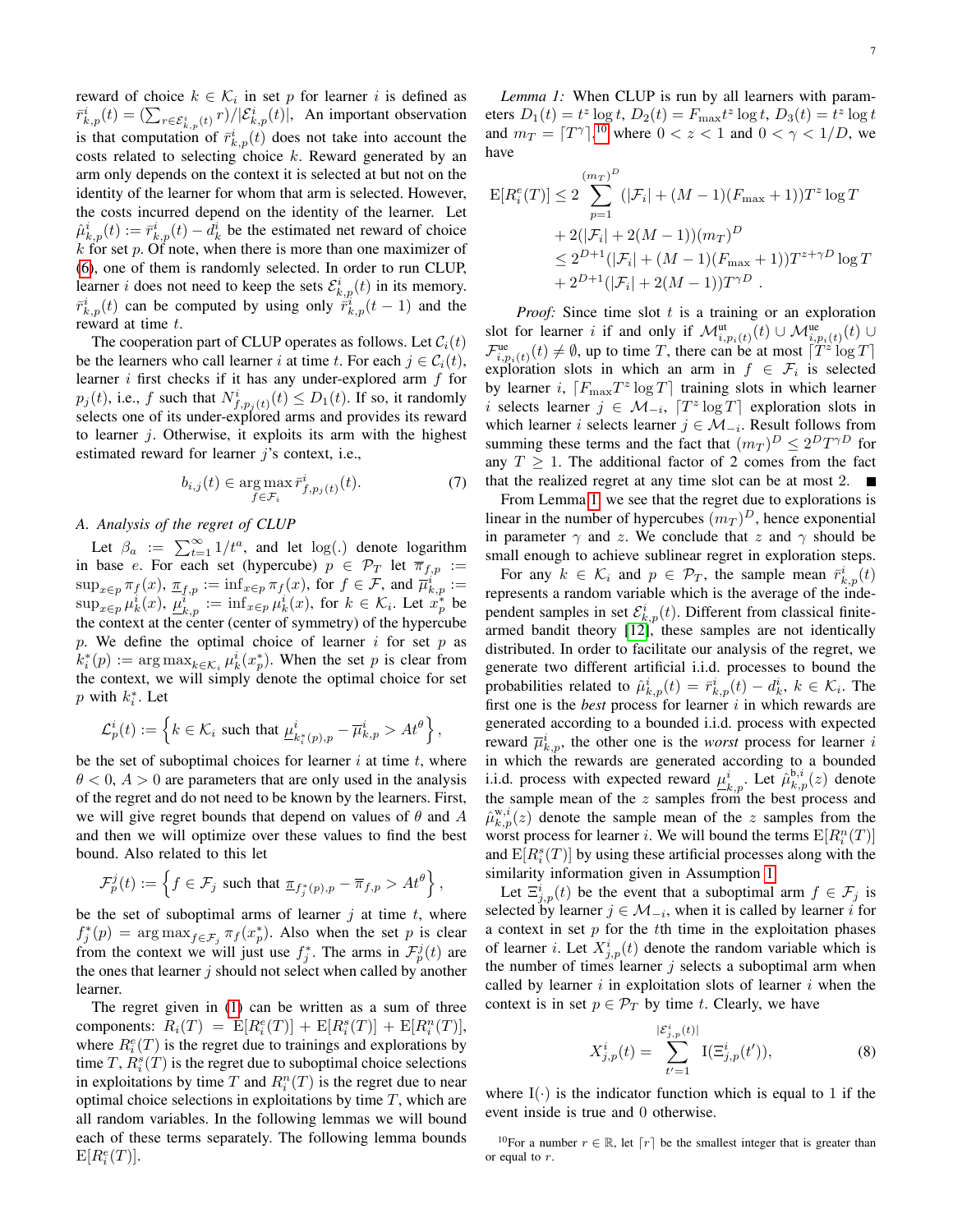The following lemma bounds  $E[R_i^s(T)]$ .

*Lemma 2:* When CLUP is run by all learners with parameters  $D_1(t) = t^z \log t$ ,  $D_2(t) = F_{\text{max}} t^z \log t$ ,  $D_3(t) = t^z \log t$ and  $m_T = [T^{\gamma}]$ , where  $0 < z < 1$  and  $0 < \gamma < 1/D$ , given that  $2L(\sqrt{D})^{\alpha}t^{-\gamma\alpha} + 6t^{-z/2} \leq At^{\theta}$ , we have

$$
E[R_i^s(T)] \le 2^{D+1}(M - 1 + |\mathcal{F}_i|)\beta_2 T^{\gamma D} + 2^{D+2}(M - 1)F_{\text{max}}\beta_2 T^{\gamma D + z/2}/z.
$$

*Proof:* Consider time t. For simplicity of notation let  $p =$  $p_i(t)$ . Let

$$
\mathcal{W}^i(t):=\{\mathcal{M}_{i,p_i(t)}^{\mathrm{ut}}(t)\cup \mathcal{M}_{i,p_i(t)}^{\mathrm{ue}}(t)\cup \mathcal{F}_{i,p_i(t)}^{\mathrm{ue}}(t)=\emptyset\}
$$

be the event that learner  $i$  exploits at time  $t$ .

First, we will bound the probability that learner  $i$  selects a suboptimal choice in an exploitation slot. Then, using this we will bound the expected number of times a suboptimal choice is selected by learner  $i$  in exploitation slots. Note that every time a suboptimal choice is selected by learner i, since  $\mu_k^i(x) = \pi_k^i(x) - d_k^i \in [-1,1]$  for all  $k \in \mathcal{K}_i$ , the realized (hence expected) loss is bounded above by 2. Therefore 2 times the expected number of times a suboptimal arm is chosen in an exploitation slot bounds the regret due to suboptimal choices in exploitation slots. Let  $\mathcal{V}_{k,p}^{i}(t)$  be the event that a suboptimal choice  $k \in \mathcal{K}_{i}$  is chosen at time t by learner i for  $p = p_i(t)$ . We have  $R_i^s(T) \leq \sum_{p \in \mathcal{P}_T} \sum_{t=1}^T \sum_{k \in \mathcal{L}_p^i(t)} \mathcal{I}(\mathcal{V}_{k,p}^i(t), \mathcal{W}^i(t)), \ \ \text{Adopt-}$ ing the standard probabilistic notation, for two events  $E_1$  and  $E_2$ , I( $E_1, E_2$ ) is equal to I( $E_1 \cap E_2$ ). Taking the expectation

$$
\mathcal{E}[R_i^s(T)] \le \sum_{p \in \mathcal{P}_T} \sum_{t=1}^T \sum_{k \in \mathcal{L}_p^i(t)} \mathcal{P}(\mathcal{V}_{k,p}^i(t), \mathcal{W}^i(t)). \tag{9}
$$

Let  $\mathcal{B}_{j,p}^{i}(t)$  be the event that at most  $t^{\phi}$  samples in  $\mathcal{E}_{j,p}^{i}(t)$ are collected from suboptimal arms of learner j. For  $f \in \mathcal{F}_i$ ,  $\mathcal{B}_{f,p}^{i}(t)$  is just the universal set. For a set A, let  $\mathcal{A}^{c}$  denote the complement of that set. For any  $k \in \mathcal{K}_i$ , we have

$$
\{\mathcal{V}_{k,p}^{i}(t), \mathcal{W}^{i}(t)\} \subset \left\{\hat{\mu}_{k,p}^{i}(t) \geq \hat{\mu}_{k_{i}^{*},p}^{i}(t), \mathcal{W}^{i}(t), \mathcal{B}_{k,p}^{i}(t)\right\}
$$
  
\n
$$
\cup \left\{\hat{\mu}_{k,p}^{i}(t) \geq \hat{\mu}_{k_{i}^{*},p}^{i}(t), \mathcal{W}^{i}(t), \mathcal{B}_{k,p}^{i}(t)^{c}\right\}
$$
  
\n
$$
\subset \left\{\hat{\mu}_{k,p}^{i}(t) \geq \overline{\mu}_{k,p}^{i} + H_{t}, \mathcal{W}^{i}(t), \mathcal{B}_{k,p}^{i}(t)\right\}
$$
  
\n
$$
\cup \left\{\hat{\mu}_{k_{i}^{*},p}^{i}(t) \leq \underline{\mu}_{k_{i}^{*},p}^{i} - H_{t}, \mathcal{W}^{i}(t), \mathcal{B}_{k,p}^{i}(t)\right\}
$$
  
\n
$$
\cup \left\{\hat{\mu}_{k,p}^{i}(t) \geq \hat{\mu}_{k_{i}^{*},p}^{i}(t), \hat{\mu}_{k,p}^{i}(t) < \overline{\mu}_{k,p}^{i} + H_{t}, \right.
$$
  
\n
$$
\hat{\mu}_{k_{i}^{*},p}^{i}(t) > \underline{\mu}_{k_{i}^{*},p}^{i} - H_{t}, \mathcal{W}^{i}(t), \mathcal{B}_{k,p}^{i}(t)\right\} \cup \mathcal{B}_{k,p}^{i}(t)^{c}, \quad (10)
$$

for some  $H_t > 0$ . This implies that

$$
P(\mathcal{V}_{k,p}^{i}(t), \mathcal{W}^{i}(t)) \leq P(\hat{\mu}_{k,p}^{i}(t) \geq \overline{\mu}_{k,p}^{i} + H_{t}, \mathcal{W}^{i}(t), \mathcal{B}_{k,p}^{i}(t)) + P(\hat{\mu}_{k_{i}^{*},p}^{i}(t) \leq \underline{\mu}_{k_{i}^{*},p}^{i} - H_{t}, \mathcal{W}^{i}(t), \mathcal{B}_{k,p}^{i}(t)) + P(\mathcal{B}_{k,p}^{i}(t)^{c}) + P(\hat{\mu}_{k,p}^{i}(t) \geq \hat{\mu}_{k_{i}^{*},p}^{i}(t), \hat{\mu}_{k,p}^{i}(t) < \overline{\mu}_{k,p}^{i} + H_{t}, \hat{\mu}_{k_{i}^{*},p}^{i}(t) > \underline{\mu}_{k_{i}^{*},p}^{i} - H_{t}, \mathcal{W}^{i}(t), \mathcal{B}_{k,p}^{i}(t) \big).
$$
\n(11)

<span id="page-7-7"></span>We have for any suboptimal choice  $k \in \mathcal{L}_p^i(t)$ ,

$$
\begin{aligned} &\textrm{P}\left(\hat{\mu}_{k,p}^i(t) \geq \hat{\mu}_{k_i^*,p}^i(t), \hat{\mu}_{k,p}^i(t) < \overline{\mu}_{k,p}^i + H_t, \right.\\ &\left. \hat{\mu}_{k_i^*,p}^i(t) > \underline{\mu}_{k_i^*,p}^i - H_t, \mathcal{W}^i(t), \mathcal{B}_{k,p}^i(t) \right) \\ &\leq \textrm{P}\left(\hat{\mu}_{k,p}^{\textrm{b},i}(|\mathcal{E}_{k,p}^i(t)|) \geq \hat{\mu}_{k_i^*,p}^{\textrm{w},i}(|\mathcal{E}_{k_i^*,p}^i(t)|) - t^{\phi-1}, \right.\\ &\left. \hat{\mu}_{k,p}^{\textrm{b},i}(|\mathcal{E}_{k,p}^i(t)|) < \overline{\mu}_{k,p}^i + L\left(\sqrt{D}/m_T\right)^\alpha + H_t + t^{\phi-1}, \right.\\ &\left. \hat{\mu}_{k_i^*,p}^{\textrm{w},i}(|\mathcal{E}_{k_i^*,p}^i(t)|) > \underline{\mu}_{k_i^*,p}^i - L\left(\sqrt{D}/m_T\right)^\alpha - H_t, \ \mathcal{W}^i(t) \right). \end{aligned}
$$

For  $k \in \mathcal{L}_p^i(t)$ , when

<span id="page-7-0"></span>
$$
2L\left(\sqrt{D}/m_T\right)^{\alpha} + 2H_t + 2t^{\phi - 1} - At^{\theta} \le 0, \qquad (12)
$$

the three inequalities given below

$$
\underline{\mu}_{k_i^*,p} - \overline{\mu}_{k,p}^i > A t^{\theta},
$$
\n
$$
\hat{\mu}_{k,p}^{b,i}(|\mathcal{E}_{k,p}^i(t)|) < \overline{\mu}_{k,p}^i + L \left(\sqrt{D}/m_T\right)^{\alpha} + H_t + t^{\phi-1},
$$
\n
$$
\hat{\mu}_{k_i^*,p}^{w,i}(|\mathcal{E}_{k,p}^i(t)|) > \underline{\mu}_{k_i^*,p}^i - L \left(\sqrt{D}/m_T\right)^{\alpha} - H_t,
$$

together imply that  $\hat{\mu}_{k,p}^{b,i}(|\mathcal{E}_{k,p}^{i}(t)|) < \hat{\mu}_{k,p}^{w,i}(|\mathcal{E}_{k,p}^{i}(t)|) - t^{\phi-1}$ , which implies that

$$
\mathcal{P}\left(\hat{\mu}_{k,p}^{i}(t) \geq \hat{\mu}_{k_{i}^{*},p}^{i}(t), \hat{\mu}_{k,p}^{i}(t) < \overline{\mu}_{k,p}^{i} + H_{t}, \right.\n\hat{\mu}_{k_{i}^{*},p}^{i}(t) > \underline{\mu}_{k_{i}^{*},p}^{i} - H_{t}, \mathcal{W}^{i}(t), \mathcal{B}_{k,p}^{i}(t)\right) = 0.\n\tag{13}
$$

Let  $H_t = 2t^{\phi-1}$ . A sufficient condition that implies [\(12\)](#page-7-0) is

<span id="page-7-5"></span><span id="page-7-2"></span><span id="page-7-1"></span>
$$
2L(\sqrt{D})^{\alpha}t^{-\gamma\alpha} + 6t^{\phi-1} \le At^{\theta}.
$$
 (14)

<span id="page-7-6"></span>Assume that [\(14\)](#page-7-1) holds for all  $t \geq 1$ . Using a Chernoff-Hoeffding bound, for any  $k \in \mathcal{L}_p^i(t)$ , since on the event  $\mathcal{W}^i(t)$ ,  $|\mathcal{E}_{k,p}^i(t)| \geq t^z \log t$ , we have

$$
P\left(\hat{\mu}_{k,p}^{i}(t) \geq \overline{\mu}_{k,p}^{i} + H_{t}, \mathcal{W}^{i}(t), \mathcal{B}_{k,p}^{i}(t)\right) \leq P\left(\hat{\mu}_{k,p}^{b,i}(|\mathcal{E}_{k,p}^{i}(t)|) \geq \overline{\mu}_{k,p}^{i} + H_{t}, \mathcal{W}^{i}(t)\right) \leq e^{-2(H_{t})^{2}t^{2}\log t} = e^{-8t^{2\phi-2}t^{2}\log t}, \tag{15}
$$

and

$$
\begin{split} &P\left(\hat{\mu}_{k_i^*,p}^i(t) \leq \underline{\mu}_{k_i^*,p}^i - H_t, \mathcal{W}^i(t), \mathcal{B}_{k,p}^i(t)\right) \\ &\leq P\left(\hat{\mu}_{k_i^*,p}^{\text{w},i}(|\mathcal{E}_{k_i^*,p}^i(t)|) \leq \underline{\mu}_{k_i^*,p}^i - H_t + t^{\phi-1}, \mathcal{W}^i(t)\right) \\ &\leq e^{-2(H_t - t^{\phi-1})^2 t^z \log t} = e^{-2t^{2\phi-2} t^z \log t} \end{split} \tag{16}
$$

In order to bound the regret, we will sum [\(15\)](#page-7-2) and [\(16\)](#page-7-3) for all  $t$  up to  $T$ . For regret to be small we want the sum to be sublinear in T. This holds when  $2\phi - 2 + z > 0$ . We want z to be small since regret due to explorations increases with  $z$ , and we also want  $\phi$  to be small since we will show that our regret bound increases with  $\phi$ . Therefore we set  $2\phi - 2 + z = 0$ , hence

<span id="page-7-4"></span><span id="page-7-3"></span>
$$
\phi = 1 - z/2. \tag{17}
$$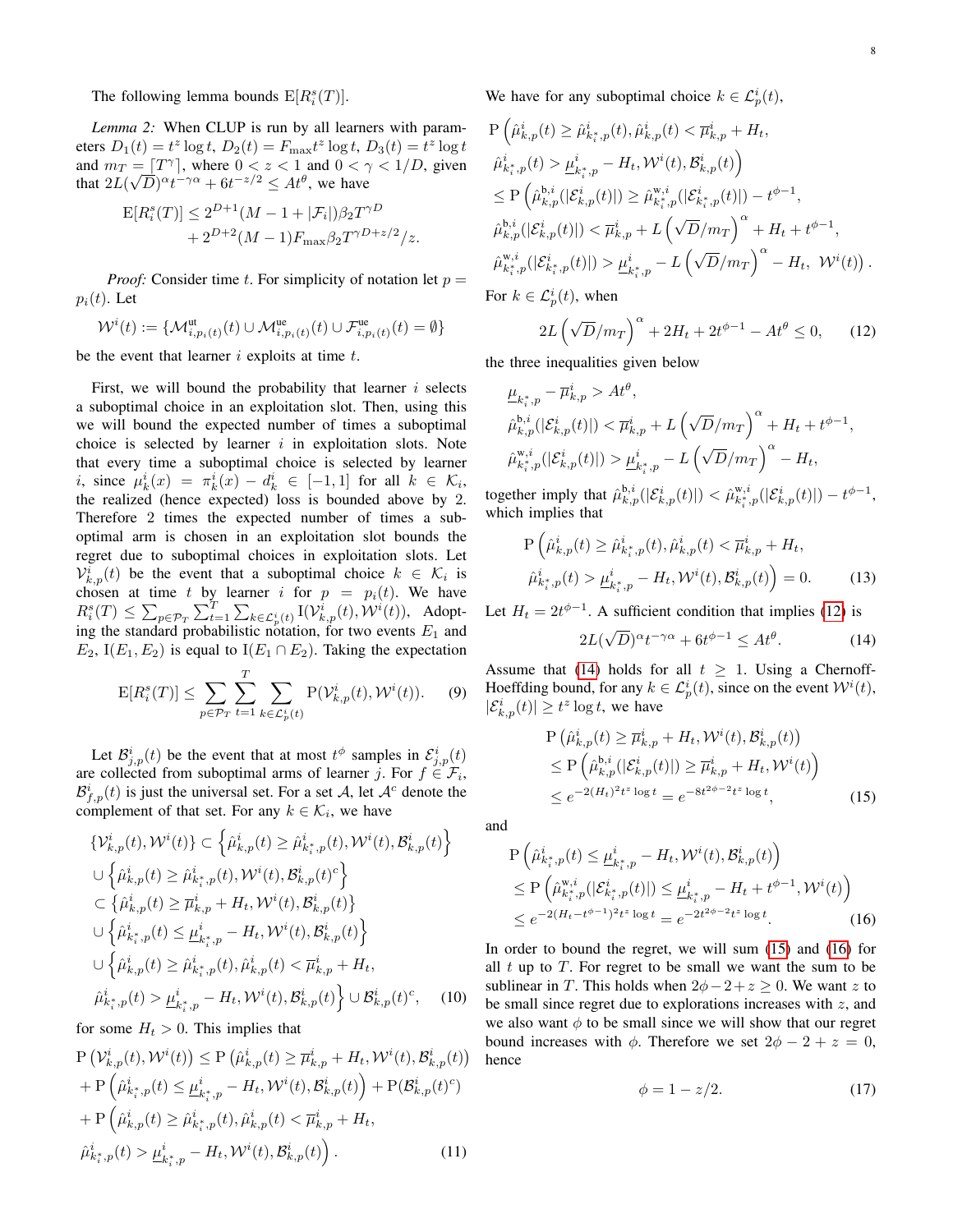When [\(17\)](#page-7-4) holds we have

$$
\mathcal{P}\left(\hat{\mu}_{k,p}^i(t) \ge \overline{\mu}_{k,p}^i + H_t, \mathcal{W}^i(t), \mathcal{B}_{k,p}^i(t)\right) \le \frac{1}{t^2},\qquad(18)
$$

and

$$
\mathbf{P}\left(\hat{\mu}_{k_i^*,p}^i(t) \le \underline{\mu}_{k_i^*,p}^i - H_t, \mathcal{W}^i(t), \mathcal{B}_{k,p}^i(t)\right) \le \frac{1}{t^2}.\tag{19}
$$

Finally, for  $f \in \mathcal{F}_i$  obviously we have  $P(\mathcal{B}_{f,p}^i(t)^c) = 0$ .

We have  $\{\mathcal{B}_{j,p}^{i}(t)^{c}, \mathcal{W}^{i}(t)\} = \{X_{j,p}^{i}(t) \geq t^{\phi}\}\$  (Recall  $X_{j,p}^{i}(t)$  from [\(8\)](#page-6-2)). Applying the Markov inequality we have  $\text{P}(\hat{\mathcal{B}}_{j,p}^i(t)^c, \mathcal{W}^i(t)) \leq \text{E}[X_{j,p}^i(t)]/t^{\phi}$ . Recall that  $X_{j,p}^i(t) =$  $\sum_{t'=1}^{|\mathcal{E}_{j,p}^{i*}(t)|} I(\Xi_{j,p}^{i}(t'))$ , and

$$
\begin{aligned} &\text{P}\left(\Xi^{i}_{j,p}(t)\right)\leq\sum_{m\in\mathcal{F}^{j}_{p}(t)}\text{P}\left(\bar{r}^{j}_{m,p}(t)\geq\bar{r}^{j}_{f^{*}_{j},p}(t)\right)\\ &\leq\sum_{m\in\mathcal{F}^{j}_{p}(t)}\left(\text{P}\left(\bar{r}^{j}_{m,p}(t)\geq\overline{\pi}^{j}_{m,p}+H_{t},\mathcal{W}^{i}(t)\right)\right.\\ &\left.+\text{P}\left(\bar{r}^{j}_{f^{*}_{j},p}(t)\leq\underline{\pi}^{j}_{f^{*}_{j},p}-H_{t},\mathcal{W}^{i}(t)\right)+\text{P}\left(\bar{r}^{j}_{m,p}(t)\geq\bar{r}^{j}_{f^{*}_{j},p}(t),\right.\right.\\ &\left.\bar{r}^{j}_{m,p}(t)<\overline{\pi}^{j}_{m,p}+H_{t},\bar{r}^{j}_{f^{*}_{j},p}(t)>\underline{\mu}^{j}_{f^{*}_{j},p}-H_{t},\mathcal{W}^{i}(t)\right)\right). \label{eq:prob-1-1} \end{aligned}
$$

When [\(14\)](#page-7-1) holds, since  $\phi = 1 - z/2$ , the last probability in the sum above is equal to zero while the first two probabilities are upper bounded by  $e^{-2(H_t)^2 t^2 \log t}$ . This is due to the training phase of CLUP by which it is guaranteed that every learner samples each of its own arms at least  $t^z \log t$  times before learner i starts forming estimates about learner j. Therefore, we have  $P\left(\Xi_{j,p}^{i}(t)\right) \leq$  $\sum_{m \in \mathcal{F}_p^j(t)} 2e^{-2(H_t)^2 t^2 \log t} \leq 2|\mathcal{F}_j|/t^2$ . These together imply that  $\mathbb{E}[X_{j,p}^{i}(t)] \leq \sum_{t'=1}^{\infty} P(\Xi_{j,p}^{i}(t')) \leq 2|\mathcal{F}_{j}| \sum_{t'=1}^{\infty} 1/t^{2}$ . Therefore from the Markov inequality we get

$$
P(\mathcal{B}_{j,p}^{i}(t)^{c}, \mathcal{W}^{i}(t)) = P(X_{j,p}^{i}(t) \ge t^{\phi}) \le \frac{2|\mathcal{F}_{j}|\beta_{2}}{t^{1-z/2}}.
$$
 (20)

Then, using  $(13)$ ,  $(18)$ ,  $(19)$  and  $(20)$ , we have  $P(\mathcal{V}_{j,p}^i(t), \mathcal{W}^i(t)) \leq 2/t^2 + (2|\mathcal{F}_j|\beta_2)/t^{1-z/2}$ , for any  $j \in$  $\mathcal{M}_{-i}$ , and  $P\left(\mathcal{V}_{f,p}^{i}(t), \mathcal{W}^{i}(t)\right) \leq 2/t^2$ , for any  $f \in \mathcal{F}_i$ . By [\(9\)](#page-7-6), and by the result of Appendix [A,](#page-15-9) we get the stated bound for  $E[R_i^s(T)].$ 

From Lemma [2,](#page-7-7) we see that the regret increases exponentially with parameters  $\gamma$  and z, similar to the result of Lemma [1.](#page-6-1) These two lemmas suggest that  $\gamma$  and z should be as small as possible, given the condition  $2L(\sqrt{D})^{\alpha}t^{-\gamma\alpha} + 6t^{-z/2} \leq At^{\theta}$ , is satisfied.

Each time learner  $i$  calls learner  $j$ , learner  $j$  selects one of its own arms in  $\mathcal{F}_j$ . There is a positive probability that learner  $j$  will select one of its suboptimal arms, which implies that even if learner  $j$  is near optimal for learner  $i$ , selecting learner  $j$  may not yield a near optimal outcome. We need to take this into account, in order to bound  $E[R_i^n(T)]$ .

<span id="page-8-3"></span>The next lemma bounds the expected number of such happenings.

*Lemma 3:* When CLUP is run by all learners with parameters  $D_1(t) = t^z \log t$ ,  $D_2(t) = F_{\text{max}} t^z \log t$ ,  $D_3(t) = t^z \log t$ and  $m_T = \lceil T^{\gamma} \rceil$ , where  $0 < z < 1$  and  $0 < \gamma < 1/D$ , given that  $2L($ √  $\overline{D})^{\alpha}t^{-\gamma\alpha} + 6t^{-z/2} \leq At^{\theta}$ , we have  $E[X^i_{j,p}(t)] \leq 2F_{\text{max}}\beta_2,$ 

<span id="page-8-0"></span>for  $j \in \mathcal{M}_{-i}$ .

<span id="page-8-1"></span>Proof: We have 
$$
X_{j,p}^{i}(t) = \sum_{t'=1}^{|\mathcal{E}_{j,p}^{i}(t)|} I(\Xi_{j,p}^{i}(t'))
$$
, and  
\n
$$
P(\Xi_{j,p}^{i}(t)) \leq \sum_{m \in \mathcal{F}_{p}^{j}(t)} P(\bar{r}_{m,p}^{j}(t) \geq \bar{r}_{f_{j}^{*},p}^{j}(t))
$$
\n
$$
\leq \sum_{m \in \mathcal{F}_{p}^{j}(t)} (P(\bar{r}_{m,p}^{j}(t) \geq \overline{\pi}_{m,p} + H_{t}, \mathcal{W}^{i}(t))
$$
\n
$$
+ P(\bar{r}_{f_{j}^{*},p}^{j}(t) \leq \underline{\pi}_{f_{j}^{*},p}^{j} - H_{t}, \mathcal{W}^{i}(t)) + P(\bar{r}_{m,p}^{j}(t) \geq \bar{r}_{f_{j}^{*},p}^{j}(t),
$$
\n
$$
\bar{r}_{m,p}^{j}(t) < \overline{\pi}_{m,p} + H_{t}, \bar{r}_{f_{j}^{*},p}^{j}(t) > \underline{\pi}_{f_{j}^{*},p}^{j} - H_{t}, \mathcal{W}^{i}(t)) \Big).
$$

 $|ei - ev|$ 

Let  $H_t = 2t^{-z/2}$ . Similar to the proof of Lemma [2,](#page-7-7) the last probability in the sum above is equal to zero while the first two probabilities are upper bounded by  $e^{-2(H_t)^2 t^2 \log t}$ . Therefore, we have  $\overline{P}(\Xi_{j,p}^i(t))$ ≤  $\sum_{m \in \mathcal{F}_p^j(t)} 2e^{-2(H_t)^2 t^2 \log t} \leq 2|\mathcal{F}_j|/t^2$ . These together imply that  $\mathbb{E}[X_{j,p}^{i}(t)] \leq \sum_{t'=1}^{\infty} P(\Xi_{j,p}^{i}(t')) \leq 2|\mathcal{F}_j| \sum_{t'=1}^{\infty} 1/t^2$ .

We will use Lemma [3](#page-8-3) in the following lemma to bound  $E[R_i^n(T)].$ 

<span id="page-8-4"></span>*Lemma 4:* When CLUP is run by all learners with parameters  $D_1(t) = t^z \log t$ ,  $D_2(t) = F_{\text{max}} t^z \log t$ ,  $D_3(t) = t^z \log t$ and  $m_T = \boxed{T^\gamma}$ , where  $0 < z < 1$  and  $0 < \gamma < 1/D$ , given that  $2L(\sqrt{D})^{\alpha}t^{-\gamma\alpha} + 6t^{-z/2} \leq At^{\theta}$ , we have

$$
E[R_i^n(T)] \le (2AT^{1+\theta})/(1+\theta) + 4(M-1)F_{\max}\beta_2.
$$

<span id="page-8-2"></span>*Proof:* If a near optimal arm in  $\mathcal{F}_i \cap \mathcal{L}_p^i(t)$  is chosen by learner i at time t, the contribution to the regret is at most  $At^{\theta}$ . If a near optimal learner  $j \in \mathcal{M}_{-i} \cap \mathcal{L}_p^i(t)$  is called by learner i at time  $t$ , and if learner j selects one of its near optimal arms in  $\mathcal{F}_{p}^{j}(t)$ , then the contribution to the regret is at most  $2At^{\theta}$ . Therefore, the total regret due to near optimal choices of learner *i* by time T is upper bounded by  $2A \sum_{t=1}^{T} t^{\theta} \le$  $\left(2AT^{1+\theta}\right)/(1+\theta)$ , by using the result in Appendix [A.](#page-15-9) Each time a near optimal learner in  $j \in \mathcal{M}_{-i} \cap \mathcal{L}_p^i(t)$  is called in an exploitation step, there is a small probability that the arm selected by learner  $i$  is a suboptimal one. Given in Lemma [3,](#page-8-3) the expected number of times a suboptimal arm is chosen by learner j for learner i is bounded by  $2|\mathcal{F}_j|\beta_2$ . For each such choice, the one-slot regret of learner  $i$  can be at most 2.

From Lemma [4,](#page-8-4) we see that the regret due to near optimal choices depends exponentially on  $\theta$  which is related to negative of  $\gamma$  and z. Therefore  $\gamma$  and z should be chosen as large as possible to minimize the regret due to near optimal arms.

In the next theorem we bound the regret of learner  $i$  by combining the above lemmas.

<span id="page-8-5"></span>*Theorem 1:* When CLUP is run by all learners with parameters  $D_1(t) = t^{2\alpha/(3\alpha+D)} \log t$ ,  $D_2(t) =$  $F_{\text{max}}t^{2\alpha/(3\alpha+D)}\log t$ ,  $D_3(t) = t^{2\alpha/(3\alpha+D)}\log t$  and  $m_T = \left[ T^{1/(3\alpha+D)} \right]$ , we have

$$
R_i(T) \le T^{\frac{2\alpha + D}{3\alpha + D}} \left( \frac{2(2LD^{\alpha/2} + 6)}{(2\alpha + D)/(3\alpha + d)} + 2^{D+1} Z_i \log T \right)
$$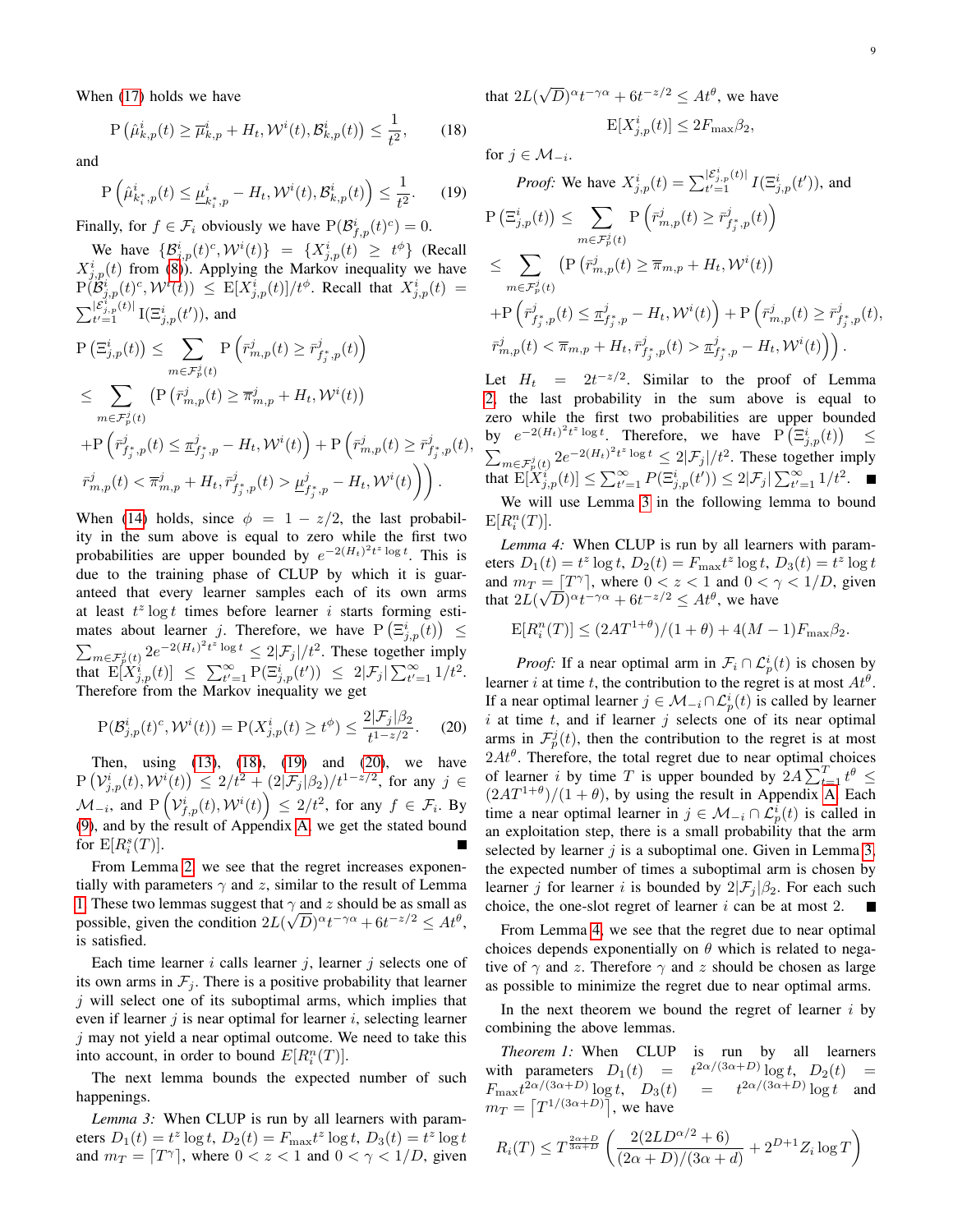+ 
$$
T^{\frac{\alpha+D}{3\alpha+D}} \frac{2^{D+2}(M-1)F_{\max}\beta_2}{2\alpha/(3\alpha+D)}
$$
  
+  $T^{\frac{D}{3\alpha+D}} 2^{D+1}(2Z_i\beta_2 + |K_i|) + 4(M-1)F_{\max}\beta_2$ ,

i.e.,  $R_i(T) = \tilde{O}\left(MF_{\text{max}}T^{\frac{2\alpha+D}{3\alpha+D}}\right)$ , where  $Z_i = |\mathcal{F}_i| + (M 1)(F_{\text{max}} + 1).$ 

*Proof:* The highest orders of regret come from explorations and near optimal arms which are  $\tilde{O}(T^{\gamma D+z})$  and  $O(T^{1+\theta})$  respectively. We need to optimize them with respect to the constraint  $2LD^{\alpha/2}t^{-\gamma\alpha} + 6t^{-z/2} \leq At^{\theta}$ , which is assumed in Lemmas [2](#page-7-7) and [4.](#page-8-4) The values that minimize the regret for which this constraint hold is  $\theta = -z/2$ ,  $\gamma = z/(2\alpha)$  $A = 2LD^{\alpha/2} + 6$  and  $z = 2\alpha/(3\alpha + D)$ . Result follows from summing the bounds in Lemmas [1,](#page-6-1) [2](#page-7-7) and [4.](#page-8-4)

*Remark 1:* Although the parameter  $m<sub>T</sub>$  of CLUP depends on  $T$  and hence we require  $T$  as an input to the algorithm, we can make CLUP run independently of the final time T and achieve the same regret bound by using a well known doubling trick (see, e.g., [\[6\]](#page-15-6)). Consider phases  $\tau \in \{1, 2, \ldots\}$ , where each phase has length  $2^{\tau}$ . We run a new instance of algorithm CLUP at the beginning of each phase with time parameter  $2^{\tau}$ . Then, the regret of this algorithm up to any time T will be  $\tilde{O}(T^{(2\alpha+D)/(3\alpha+D)})$ . Although doubling trick works well in theory, CLUP can suffer from cold-start problems. The algorithm we will define in the next section will not require  $T$  as an input parameter.

The regret bound proved in Theorem [1](#page-8-5) is sublinear in time which guarantees convergence in terms of the average reward, i.e.,  $\lim_{T\to\infty} E[R_i(T)]/T = 0$ . For a fixed  $\alpha$ , the regret becomes linear in the limit as  $D$  goes to infinity. On the contrary, when  $D$  is fixed, the regret decreases, and in the limit, as  $\alpha$  goes to infinity, it becomes  $O(T^{2/3})$ . This is intuitive since increasing  $D$  means that the dimension of the context increases and therefore the number of hypercubes to explore increases. While increasing  $\alpha$  means that the level of similarity between any two pairs of contexts increases, i.e., knowing the expected reward of arm  $f$  in one context yields more information about its accuracy in another context.

#### *B. Computational complexity of CLUP*

For each set  $p \in \mathcal{P}_T$ , learner *i* keeps the sample mean of rewards from  $|\mathcal{F}_i|+M-1$  choices, while for a centralized bandit algorithm, the sample mean of the rewards of  $|\bigcup_{i\in\mathcal{M}}\mathcal{F}_i|$  arms needs to be kept in memory. Since the number of sets in  $\mathcal{P}_T$  is upper bounded by  $2^{D}T^{D/(3\alpha+D)}$ , the memory requirement is upper bounded by  $(|\mathcal{F}_i| + M - 1)2^D T^{D/(3\alpha + D)}$ . This means that the memory requirement is sublinearly increasing in  $T$  and thus, in the limit  $T \to \infty$ , required memory goes to infinity. However, CLUP can be modified so that the available memory provides an upper bound on  $m<sub>T</sub>$ . However, in this case the regret bound given in Theorem [1](#page-8-5) may not hold. Also the actual number of hypercubes with at least one context arrival depends on the context arrival process, hence can be very small compared to the worst-case scenario. In that case, it is enough to keep the reward estimates for these hypercubes. The following example illustrates that for a practically reasonable time frame, the memory requirement is not very high for a learner compared to a non-contextual centralized implementation (that

uses partition  $\{\mathcal{X}\}\)$ . For example for  $\alpha = 1$ ,  $D = 1$ , we have  $2^{D}T^{D/(3\alpha+D)}=2T^{1/4}$ . If learner *i* learned through  $T=10^{8}$ samples, and if  $M = 100$ ,  $|\mathcal{F}_j| = 100$ , for all  $j \in \mathcal{M}$ , learner  $i$  using CLUP only needs to store at most  $40000$  sample mean estimates, while a standard bandit algorithm which does not exploit any context information requires to keep 10000 sample mean estimates. Although, the memory requirement is 4 times higher than the memory requirement of a standard bandit algorithm, CLUP is suitable for a distributed implementation, learner i does not require any knowledge about the arms of other learners (except an upper bound on the number of arms), and it is shown to converge to the best distributed solution.

## <span id="page-9-0"></span>V. A DISTRIBUTED ADAPTIVE CONTEXT PARTITIONING ALGORITHM

Intuitively, the loss due to selecting a suboptimal choice for a context can be further minimized if the learners inspect the regions of  $X$  with large number of context arrivals more carefully, instead of using a uniform partition of  $X$ . We do this by introducing the *Distributed Context Zooming Algorithm* (DCZA).

#### *A. The DCZA algorithm*

In the previous section, the partition  $\mathcal{P}_T$  is formed by CLUP at the beginning by choosing the slicing parameter  $m<sub>T</sub>$ . Differently, DCZA adaptively generates the partition based on how contexts arrive. Similar to CLUP, using DCZA a learner forms reward estimates for each set in its partition based only on the history related to that set. Let  $\mathcal{P}_i(t)$  be learner i's partition of X at time t and  $p_i(t)$  denote the set in  $P_i(t)$  that contains  $x_i(t)$ . Using DCZA, learner i starts with  $P_i(1) = \{X\}$ , then divides X into sets with smaller sizes as time goes on and more contexts arrive. Hence the cardinality of  $P_i(t)$  increases with t. This division is done in a systematic way to ensure that the tradeoff between the variation of expected choice rewards inside each set and the number of past observations that are used in reward estimation for each set is balanced. As a result, the regions of the context space with a lot of context arrivals are covered with sets of smaller sizes than regions of contexts space with few context arrivals. In other words, DCZA *zooms* into the regions of context space with large number of arrivals. An illustration that shows partition of CLUP and DCZA is given in Fig. [5](#page-10-0) for  $D = 1$ . As we discussed in the Section [II](#page-1-0) the zooming idea have been used in a variety of multi-armed bandit problems [\[4\]](#page-15-3)–[\[9\]](#page-15-4), but there are differences in the problem structure and how zooming is done.

The sets in the adaptive partition of each learner are chosen from hypercubes with edge lengths coming from the set  $\{1, 1/2, 1/2^2, \ldots\}$ .<sup>[11](#page-9-1)</sup> We call a *D*-dimensional hypercube which has edges of length  $2^{-l}$  a level l hypercube (or level l set). For a hypercube p, let  $l(p)$  denote its level. Different from CLUP, the partition of each learner in DCZA can be different since context arrivals to learners can be different.

<span id="page-9-1"></span> $11$ Hypercubes have advantages in cooperative contextual bandits because they are disjoint and a learner can pass information to another learner about its partition by only passing the center and edge length of its hypercubes.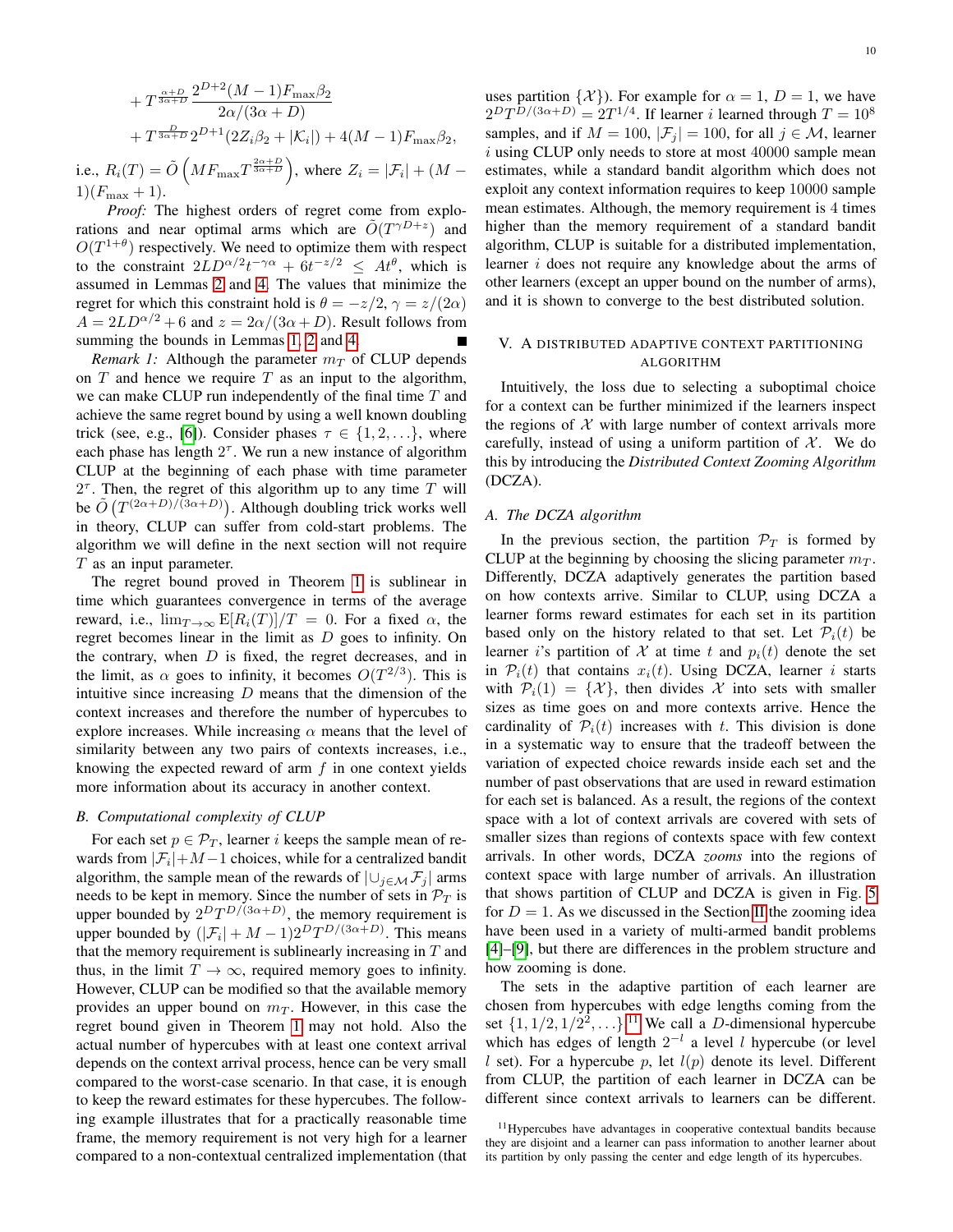In order to help each other, learners should know about each other's partition. For this, whenever a new set of hypercubes is activated by learner  $i$ , learner  $i$  communicates this by sending the center and edge length of one of the hypercubes in the new set of hypercubes to other learners. Based on this information, other learners update their partition of learner  $i$ . Thus, at any time slot t all learners know  $P_i(t)$ . This does not require a learner to keep  $M$  different partitions. It is enough for each learner to keep  $\mathcal{P}(t) := \bigcup_{i \in \mathcal{M}} \mathcal{P}_i(t)$ , which is the set of hypercubes that are active for at least one learner at time t. For  $p \in \mathcal{P}(t)$  let  $\tau(p)$  be the first time p is activated by one of the learners and for  $p \in \mathcal{P}_i(t)$ , let  $\tau_i(p)$  be the first time  $p$  is activated for learner is partition. We will describe the activation process later, after defining the counters of DCZA which are initialized and updated differently than CLUP.

 $N_p^i(t)$ ,  $p \in \mathcal{P}_i(t)$  counts the number of context arrivals to set  $p$  of learner  $i$  (from its own contexts) from times  $\{\tau_i(p), \ldots, t-1\}$ . For  $f \in \mathcal{F}_i$ ,  $N_{f,p}^i(t)$  counts the number of times arm  $f$  is selected in response to contexts arriving to set  $p \in \mathcal{P}(t)$  (from learner is own contexts or contexts of calling learners) from times  $\{\tau(p), \ldots, t-1\}$ . Similarly  $N_{j,p}^{\text{tr},i}(t)$ ,  $p \in \mathcal{P}_i(t)$  is an estimate on the context arrivals to learner  $j$  in set  $p$  from all learners except the training phases of learner  $j$  and exploration, exploitation phases of learner  $i$  from times  $\{\tau(p), \ldots, t-1\}$ . Finally,  $N_{j,p}^i(t)$  counts the number of context arrivals to learner  $j$  from exploration and exploitation phases of learner *i* from times  $\{\tau_i(p), \ldots, t-1\}$ . Let  $\epsilon_{f,p}^i(t)$ ,  $f \in \mathcal{F}_i$  be the set of rewards (received or observed) by learner i at times that contribute to the increase of counter  $N_{f,p}^{i}(t)$  and  $\epsilon_{j,p}^{i}(t), j \in \mathcal{M}_{-i}$  be the set of rewards received by learner i at times that contribute to the increase of counter  $N_{j,p}^i(t)$ . We have  $\bar{r}_{k,p}^i(t) = \left(\sum_{r \in \mathcal{E}_{k,p}^i(t)} r\right) / |\mathcal{E}_{k,p}^i(t)|$  for  $k \in \mathcal{K}_i$ . The control functions  $D_1(t)$ ,  $D_2(t)$  and  $D_3(t)$  used by DCZA are exactly same as CLUP's control functions.

Learner *i* updates its partition  $P_i(t)$  as follows. At the end of each time slot *t*, learner *i* checks if  $N_{p_i(t)}^i(t+1)$  exceeds a threshold  $B2^{\rho l(p_i(t))}$ , where B and  $\rho$  are parameters of DCZA that are common to all learners. If  $N_{p_i(t)}^i(t+1) \geq B2^{\rho l(p_i(t))}$ , learner *i* will divide  $p_i(t)$  into  $2^D$  level  $l(p_i(t)) + 1$  hypercubes and will note the other learners about its new partition  $P_i(t+1)$ . With this division  $p_i(t)$  is de-activated for learner i's partition. For a set p, let  $\tau_i^{\text{fin}}(p)$  be the time it is de-activated for learner  $i$ 's partition.

Similar to CLUP, DCZA also have maximization and cooperation parts. The maximization part of DCZA is the same as CLUP with training, exploration and exploitation phases. The only differences are that which phase to enter is determined by comparing the counters defined above with the control functions and in exploitation phase the best choice is selected based on the sample mean estimates defined above. In the cooperation part at time  $t$ , learner  $i$  explores one of its underexplored arms or chooses its best arm for  $p_i(t)$  for learner  $j \in \mathcal{C}_i(t)$  using the counters and sample mean estimates defined above. Since the operation of DCZA is the same as CLUP except the differences mentioned in this section, we omitted its pseudocode to avoid repetition.



<span id="page-10-0"></span>Fig. 5. An illustration showing how the partition of DCZA differs from the partition of CLUP for  $D = 1$ . As contexts arrive, DCZA *zooms* into regions of high number of context arrivals. *B. Analysis of the regret of DCZA*

Our analysis for CLUP in Section [IV](#page-4-0) was for worst-case context arrivals. This means that the bound in Theorem [1](#page-8-5) holds even when other learners never call learner  $i$  to train it, or other learners never learn by themselves. In this section we analyze the regret of DCZA under different types of context arrivals, which are given in the following definition.

<span id="page-10-3"></span>*Definition 1:* We call the context arrival process  $x_i(1), \ldots, x_i(T)$  *uniform arrivals* if minimum distance between any two contexts for learner  $i$  is  $T^{-1/D}$ , *dense arrivals* if all contexts for learner i lies in the same level  $\lceil (\log_2 T)/\rho \rceil$  (highest time T level hypercube for DCZA, see Lemma [5\)](#page-10-1). We call the context arrival process, *solo arrivals* if contexts only arrive to learner i, *identical arrivals* if  $x_i(t) = x_j(t)$  for all  $i, j \in \mathcal{M}, t = 1, \ldots, T$ . We define the following four cases to capture the extreme points of operation of DCZA:

- $C1$  uniform and solo arrivals to learner *i*.
- C2 uniform and identical arrivals.
- C3 dense and solo arrivals to learner  $i$ .
- <span id="page-10-1"></span>C4 dense and identical arrivals.

We start with a simple lemma which gives an upper bound on the highest level hypercube that is active at any time  $t$ .

*Lemma 5:* All the active hypercubes  $p \in \mathcal{P}(t)$  at time t have at most a level of  $(\log_2 t)/\rho + 1$ .

*Proof:* Let  $l' + 1$  be the level of the highest level active hypercube. We must have  $B \sum_{l=0}^{l'} 2^{l'} < t$ , otherwise the highest level active hypercube's level will be less than  $l' + 1$ . We have for  $t/B > 1$ ,  $B \frac{2^{\rho(l'+1)} - 1}{2^{\rho-1}} < t \Rightarrow 2^{\rho l'} < \frac{t}{B} \Rightarrow l' < \frac{\log_2 t}{\rho}$  $\frac{\mathsf{B}_2\ \iota}{\rho}$ .

In order to analyze the regret of DCZA, we first bound the regret in each level l hypercube. We do this for the solo and identical context arrival cases separately. The following lemma bounds the regret due to trainings and explorations in a level l hypercube.

<span id="page-10-2"></span>*Lemma 6:* When DCZA is run by all learners with parameters  $D_1(t) = D_3(t) = t^2 \log t$  and  $D_2(t) = F_{\text{max}} t^2 \log t$ , for any level  $l$  hypercube the regret of learner  $i$  due to trainings and explorations by time  $t$  is bounded above by  $(i)$  $2(|\mathcal{F}_i| + (M-1)(F_{\text{max}}+1))(t^z \log t + 1)$  for solo context arrivals, (ii)  $2(|\mathcal{F}_i| + (M-1))(t^z \log t + 1)$  for identical context arrivals (given  $|\mathcal{F}_i| \geq |\mathcal{F}_j|$ ,  $j \in \mathcal{M}_{-i}$ ).

*Proof:* The proof is similar to Lemma [1.](#page-6-1) Note that when the context arriving to each learner is the same and  $|\mathcal{F}_i| \geq$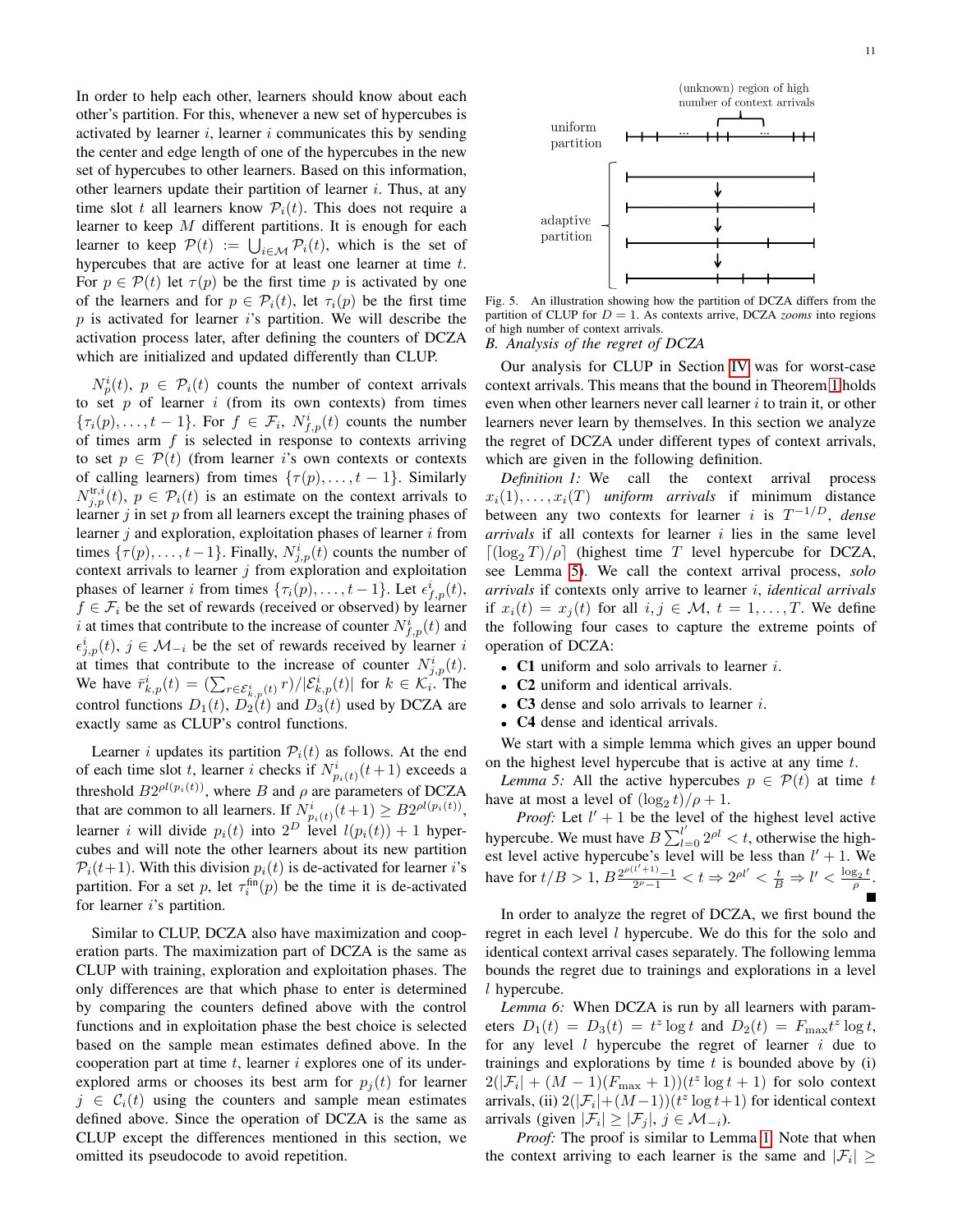$|\mathcal{F}_j|, j \in \mathcal{M}_{-i}$ , we have  $N_{j,p}^{i,tr}(t) > D_2(t)$  for all  $j \in \mathcal{M}_{-i}$ whenever  $N_{f,p}^{i}(t) > D_1(t)$  for all  $f \in \mathcal{F}_i$ . The multiplicative factor of 2 comes from bounded rewards and costs.

From Lemma [6,](#page-10-2) it can be seen that the regret due to explorations increases exponentially with z for each hypercube. We define the set of suboptimal choices and arms for learner  $i$  in DCZA a little differently than CLUP (suboptimality depend on the level of the hypercube but not on time), using the same notation as in the analysis of CLUP. Let

$$
\mathcal{L}_p^i := \left\{ k \in \mathcal{K}_i : \underline{\mu}_{k_i^*(p),p} - \overline{\mu}_{k,p} > ALD^{\alpha/2} 2^{-l(p)\alpha} \right\}, \tag{21}
$$

be the set of suboptimal choices of learner  $i$  for a hypercube p, and

$$
\mathcal{F}_p^j := \left\{ f \in \mathcal{F}_j : \underline{\pi}_{f_j^*(p), p} - \overline{\pi}_{f, p} > ALD^{\alpha/2} 2^{-l(p)\alpha} \right\},\tag{22}
$$

be the set of suboptimal arms of learner  $j$  for hypercube  $p$ , where  $A > 0$ .

In the next lemma we bound the regret due to choosing a suboptimal action in the exploitation steps in a level  $l$ hypercube.

<span id="page-11-2"></span>*Lemma 7:* Let  $A = 12/(LD^{\alpha/2}2^{-\alpha}) + 2$  in [\(21\)](#page-11-0) and [\(22\)](#page-11-1). When DCZA is run by all learners with parameters  $\rho > 0$ ,  $2\alpha/\rho \leq z < 1$ ,  $D_1(t) = D_3(t) = t^z \log t$  and  $D_2(t) =$  $F_{\text{max}}t^z \log t$ , for any level hypercube p, the regret of learner i, i.e.,  $E[R_{i,p}^{s}(T)]$  from selecting suboptimal choices in its exploitation phases for contexts in p at times  $\tau_i(p), \ldots, \tau_i^{\text{fin}}(p)$ is bounded above by  $4\beta_2|\mathcal{F}_i| + 8(M-1)F_{\text{max}}\beta_2T^{z/2}/z$ .

*Proof:* The proof of this lemma is similar to the proof of Lemma [7,](#page-11-2) thus some steps are omitted. Similar to CLUP, in DCZA the event that learner  $i$  exploits at time  $t$  is given by  $\mathcal{W}^{i}(t) := \{ \mathcal{M}^{\mathsf{ut}}_{i, p_i(t)}(t) \cup \mathcal{M}^{\mathsf{ue}}_{i, p_i(t)}(t) \cup \mathcal{F}^{\mathsf{ue}}_{i, p_i(t)}(t) = \emptyset \}.$ First, we will bound the probability that learner  $i$  selects a suboptimal choice in  $\mathcal{L}_{p_i(t)}^i$  in an exploitation slot at time t, and then use this to bound the expected number of times a suboptimal choice is selected. Recall that loss in every step can be at most 2. When the time is clear from the context we use  $p$ to denote  $p_i(t)$ . The event that a suboptimal choice is selected by learner *i* at time *t* is denoted by  $\mathcal{V}_{k,p}^{i}(t)$   $\mathbb{E}[R_{i,p}^{s}(T)] \leq$  $\sum_{t=1}^T \sum_{k \in \mathcal{L}_p^i} \mathbb{P}(\mathcal{V}_{k,p}^i(t), \mathcal{W}^i(t))$ . Let  $\mathcal{B}_{j,p}^i(t)$  be the event that at most  $t^{\phi}$  samples in  $\mathcal{E}^{i}_{j,p}(t)$  are collected from suboptimal arms of learner j in  $\mathcal{F}_p^j$ . For  $f \in \mathcal{F}_i$  let  $\mathcal{B}_{f,C}^i(t)$  be an event that holds with probability 1. We have

$$
P(\mathcal{V}_{k,p}^{i}(t), \mathcal{W}^{i}(t)) \leq P(\hat{\mu}_{k,p}^{b,i}(N_{k,p}^{i}(t)) \geq \overline{\mu}_{k,p}^{i} + H_{t}, \mathcal{W}^{i}(t))
$$
  
+ 
$$
P(\hat{\mu}_{k,p}^{b,i}(N_{k,p}^{i}(t)) \geq \hat{\mu}_{k,p}^{w,i}(N_{k,p}^{i}(t)) - 2t^{\phi-1},
$$
  

$$
\hat{\mu}_{k,p}^{b,i}(N_{k,p}^{i}(t)) < \overline{\mu}_{k,p}^{i} + LD^{\alpha/2}2^{-l(p)\alpha} + H_{t} + 2t^{\phi-1},
$$
  

$$
\hat{\mu}_{k,p}^{w,i}(N_{k,p}^{i}(t)) > \underline{\mu}_{k,p}^{i} - LD^{\alpha/2}2^{-l(p)\alpha} - H_{t} \mathcal{W}^{i}(t))
$$
  
+ 
$$
P(\hat{\mu}_{k,p}^{w,i}(N_{k,p}^{i}(t)) \leq \underline{\mu}_{k,p}^{i} - H_{t} + 2t^{\phi-1},
$$
  

$$
\mathcal{W}^{i}(t)) + P((\mathcal{B}_{k,p}^{i}(t))^c),
$$
  
(23)

where  $H_t > 0$ . In order to make the probability in [\(23\)](#page-11-3) equal to 0, we need

<span id="page-11-5"></span><span id="page-11-4"></span>
$$
4t^{\phi-1} + 2H_t \le (A-2)LD^{\alpha/2}2^{-l(p)\alpha}.\tag{24}
$$

By Lemma [5,](#page-10-1) [\(24\)](#page-11-4) holds when

$$
4t^{\phi-1} + 2H_t \le (A-2)LD^{\alpha/2}2^{-\alpha}t^{-\alpha/\rho}.
$$
 (25)

<span id="page-11-0"></span>For  $H_t = 4t^{\phi-1}$ ,  $\phi = 1 - z/2$ ,  $z \ge 2\alpha/\rho$  and  $A =$  $12/(LD^{\alpha/2}2^{-\alpha}) + 2$ , [\(25\)](#page-11-5) holds by which [\(23\)](#page-11-3) is equal to zero. Also by using a Chernoff-Hoeffding bound we can show that  $P\left(\hat{\mu}_{k,p}^{b,i}(N_{k,p}^i(t)) \geq \overline{\mu}_{k,p}^i + H_t, \mathcal{W}^i(t)\right) \leq 1/t^2$ , and

$$
\begin{aligned} & \mathbf{P} \left( \bar{r}_{k_i^*,p}^{\mathbf{w},i}(N_{k_i^*,p}^i(t)) \leq \underline{\mu}_{k_i^*,p}^i - H_t + 2t^{\phi-1}, \mathcal{W}^i(t) \right) \\ &\leq e^{-2(4\log t)} \leq 1/t^2. \end{aligned}
$$

<span id="page-11-1"></span>We also have  $P(\mathcal{B}_{f,p}^i(t)^c) = 0$  for  $f \in \mathcal{F}_i$  and  $P(\mathcal{B}_{j,p}^i(t)^c) \leq$  $\mathbb{E}[X_{j,p}^i(t)]/t^{\phi} \leq 2 \widetilde{F}_{\text{max}} \beta_2 t^{z/2-1}$ . for  $j \in \mathcal{M}_{-i}$ . Combining all of these we get  $P\left(\mathcal{V}_{f,p}^{i}(t), \mathcal{W}^{i}(t)\right) \leq \frac{2}{t^2}$ , for  $f \in \mathcal{F}_i$  and  $P(\mathcal{V}_{j,p}^i(t), \mathcal{W}^i(t)) \leq 2/(t^2) + 2F_{\text{max}} \beta_2 t^{z/2-1}$ , for  $j \in \mathcal{M}_{-i}$ . These together imply that  $E[R_{i,p}^{s}(T)] \leq 4\beta_2|\mathcal{F}_i| + 8(M - 1)$  $1)F_{\text{max}}\beta_2T^{z/2}/z.$ 

From Lemma [7,](#page-11-2) we see that the regret due to explorations increases exponentially with  $z$  for each hypercube. In the next lemma we bound the regret of learner  $i$  due to selecting near optimal choices in a hypercube.

<span id="page-11-6"></span>*Lemma 8:* Let  $A = 12/(LD^{\alpha/2}2^{-\alpha}) + 2$  in [\(21\)](#page-11-0) and [\(22\)](#page-11-1). When DCZA is run by all learners with parameters  $\rho > 0$ ,  $2\alpha/\rho \leq z < 1$ ,  $D_1(t) = D_3(t) = t^z \log t$  and  $D_2(t) =$  $F_{\text{max}}t^z \log t$ , for any hypercube p, the regret of learner i due to selecting near optimal choices in exploitation phases at times  $\tau_i(p), \ldots, \tau_i^{\text{fin}}(p)$ , i.e.,  $\mathbb{E}[R_{i,p}^n(T)]$ , is bounded above by

$$
2BALD^{\alpha/2}2^{(\rho-\alpha)l(p)} + 2(M-1)F_{\text{max}}\beta_2
$$

*Proof:* Consider hypercube p. Similar to the proof of Lemma [3,](#page-8-3) we have  $E[X_{j,p}^i(t)] \leq 2F_{\text{max}}\beta_2$ . Thus, when a near optimal learner  $j \in \mathcal{M}_{-i}$  is called, the contribution to the regret from suboptimal arms of j is bounded by  $4F_{\text{max}}\beta_2$ . The one-slot regret of any near optimal arm of any near optimal learner  $j \in \mathcal{M}_{-i}$  is bounded by  $2ALD^{\alpha/2}2^{-l(p)\alpha}$ . The onestep regret of any near optimal arm  $f \in \mathcal{F}_i$  is bounded by  $ALD^{\alpha/2}2^{-l(p)\alpha}$ . Since p remains active for learner i's partition for at most  $B2^{\rho l(p)}$  context arrivals to p, we have  $\mathbb{E}[R_{i,p}^n(T)] \leq 2BALD^{\alpha/2}2^{(\rho-\alpha)l(p)} + 2(M-1)F_{\text{max}}\beta_2.$ 

From Lemma [8,](#page-11-6) we see that time order of the regret due to choosing near optimal choices in each hypercube increases with the parameter  $\rho$  that determines how much the hypercube will remain active, and decreases with  $\alpha$ .

<span id="page-11-3"></span>Next, we combine the results from Lemmas [6,](#page-10-2) [7](#page-11-2) and [8](#page-11-6) to obtain our regret bounds for the cases given in Definition [1.](#page-10-3) All these lemmas bound the regret for a single hypercube. The bounds in Lemmas [6](#page-10-2) and [7](#page-11-2) are independent of the level of the hypercube, while the bound in Lemma [8](#page-11-6) depends on the level of the hypercube. We can also derive a level-independent bound for  $E[R_{i,p}^n(T)]$ , but we can get a tighter regret bound by using the level dependent regret bound. In order to get the desired regret bound, we need to consider how many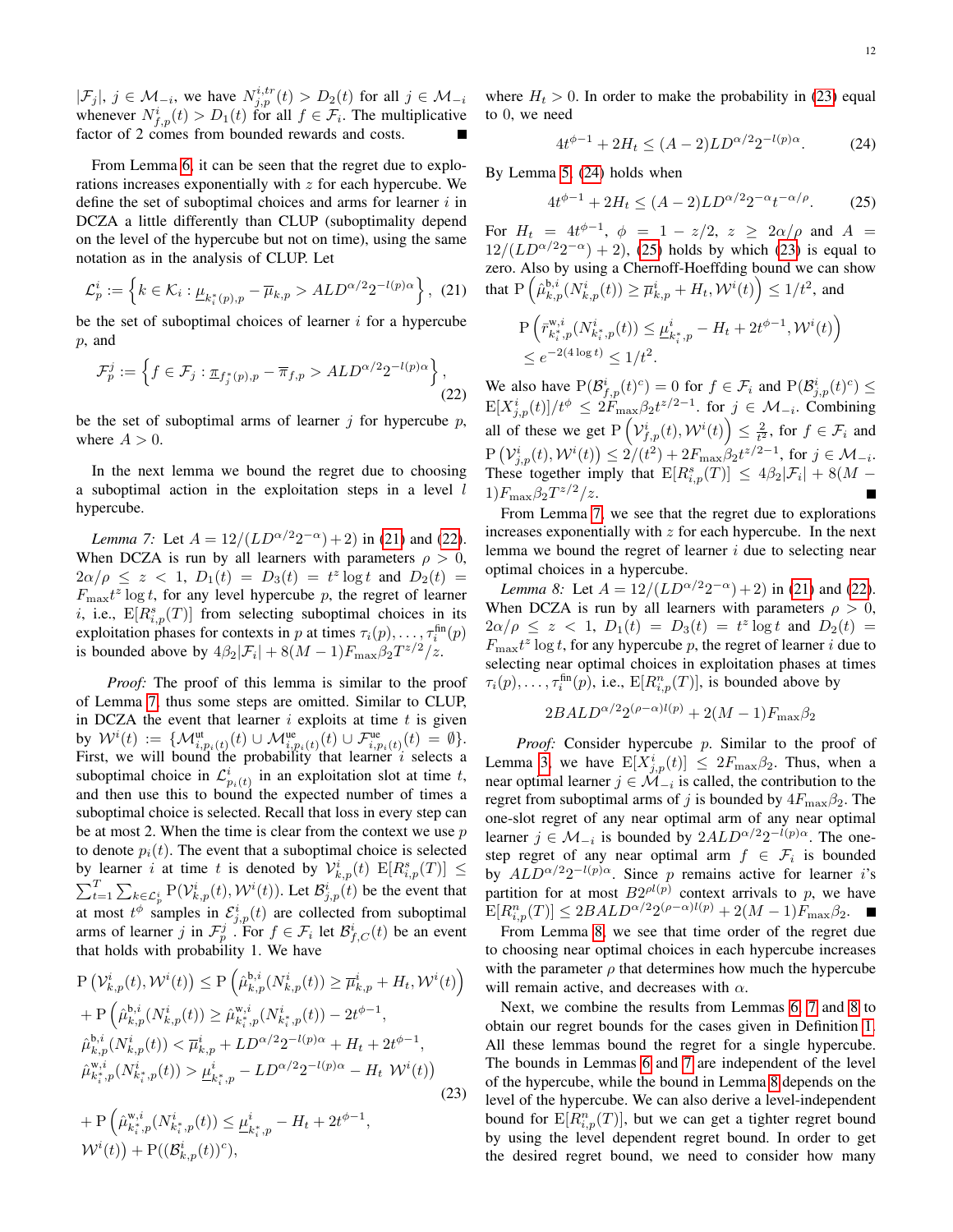hypercubes of each level is formed by DCZA up to time T. The number of such hypercubes explicitly depends on the context arrival process. Therefore, different than the analysis of CLUP, we examine the regret of DCZA under different assumptions on context arrivals and correlations between the context's of different learners.

<span id="page-12-3"></span>*Theorem 2:* Let  $A = 12/(LD^{\alpha/2}2^{-\alpha}) + 2$  in [\(21\)](#page-11-0) and [\(22\)](#page-11-1). When DCZA is run by all learners with parameters  $\rho =$  $\frac{3\alpha + \sqrt{9\alpha^2 + 8\alpha D}}{2}$ ,  $z = 2\alpha/\rho < 1$ ,  $D_1(t) = D_3(t) = t^z \log t$  and  $D_2(t) = F_{\text{max}} t^z \log t$ . Then, for C1 (given in Definition [1\)](#page-10-3), we have  $R_i(T) \leq T^{f_1(\alpha,D)} 2 \left(2ABLD^{\alpha/2}2^{D+\rho-\alpha} + 2^{2D} Z_i \log T\right)$  $+ T^{f_2(\alpha,D)} 2^{2D+4} (M-1) F_{\text{max}} \beta_2$  $+ T^{f_3(\alpha,D)} 2^{2D+1} (2(M-1)F_{\text{max}}\beta_2 + Z_i + 4\beta_2 | \mathcal{F}_i |),$ i.e.,  $R_i(T) = \tilde{O}\left(MF_{\text{max}}T^{f_1(\alpha,D)}\right)$ , for **C2**, we have  $R_i(T) \leq T^{f_1(\alpha,D)} 2 \left( 2A B L D^{\alpha/2} 2^{D+\rho-\alpha} + 2^{2D} |\mathcal{K}_i| \log T \right)$  $+ T^{f_2(\alpha,D)} 2^{2D+4} (M-1) F_{\text{max}} \beta_2$ 

+ 
$$
T^{f_2(\alpha,D)}2^{2D+4}(M-1)F_{\text{max}}\beta_2
$$
  
+  $T^{f_3(\alpha,D)}2^{2D+1}(2(M-1)F_{\text{max}}\beta_2 + |\mathcal{K}_i| + 4\beta_2|\mathcal{F}_i|),$ 

i.e.,  $R_i(T) = \tilde{O}(|\mathcal{K}_i|T^{f_1(\alpha,D)})$ , for **C3**, we have

$$
R_i(T) \le T^{2/3} 2 \left( Z_i \log T \frac{\log_2 T}{\rho} + 2 A B L D^{\alpha/2} \frac{2^{2(\rho - \alpha)}}{2^{\rho - \alpha} - 1} \right) + T^{1/3} 24(M - 1) F_{\max} \beta_2 \left( (\log_2 T) / \rho + 1 \right) + (Z_i + 4\beta_2 |\mathcal{F}_i| + 2(M - 1) F_{\max} \beta_2) \left( (\log_2 T) / \rho + 1 \right),
$$

i.e.,  $R_i(T) = \tilde{O}(MF_{\text{max}}T^{2/3})$ , for **C4**, we have

$$
R_i(T) \leq T^{2/3} 2 \left( |\mathcal{K}_i| \log T \frac{\log_2 T}{\rho} + 2 A B L D^{\alpha/2} \frac{2^{2(\rho - \alpha)}}{2^{\rho - \alpha} - 1} \right) + T^{1/3} 24(M - 1) F_{\text{max}} \beta_2 \left( (\log_2 T) / \rho + 1 \right) + (|\mathcal{K}_i| + 4 \beta_2 |\mathcal{F}_i| + 2(M - 1) F_{\text{max}} \beta_2 \right) \left( (\log_2 T) / \rho + 1 \right),
$$

i.e.,  $R_i(T) = \tilde{O}(|\mathcal{K}_i|T^{2/3})$ , where

$$
Z_i = |\mathcal{F}_i| + (M - 1)(F_{\text{max}} + 1),
$$
  
\n
$$
f_1(\alpha, D) = \frac{D + \frac{\alpha + \sqrt{9\alpha^2 + 8\alpha D}}{2}}{D + \frac{3\alpha + \sqrt{9\alpha^2 + 8\alpha D}}{2}} + \frac{2\alpha}{3\alpha + \sqrt{9\alpha^2 + 8\alpha D}}
$$
  
\n
$$
f_2(\alpha, D) = \frac{D}{D + \frac{3\alpha + \sqrt{9\alpha^2 + 8\alpha D}}{2}} + \frac{2\alpha}{3\alpha + \sqrt{9\alpha^2 + 8\alpha D}} + \frac{2\alpha}{3\alpha + \sqrt{9\alpha^2 + 8\alpha D}} = D/\left(D + (3\alpha + \sqrt{9\alpha^2 + 8\alpha D})/2\right).
$$

For any  $\alpha > 0$ ,  $D \ge 1$ , we have  $f_1(\alpha, D) > f_2(\alpha, D) >$  $f_3(\alpha, D)$ .

*Proof:* Consider C1. It can be shown that in the worst case the highest level hypercube has level at most  $1 +$  $\log_{2\rho+D} T$ . The total number of hypercubes is bounded by  $\sum_{l=0}^{\tilde{1}+\log_{2\rho+D}T} 2^{Dl} \leq 2^{2D}T^{\frac{D}{D+\rho}}$ . Using the result in Lemma [8,](#page-11-6) we calculate the regret from choosing near optimal arms as

$$
\mathbb{E}[R_i^n(T)] \le 2^{2D} T^{\frac{D}{D+\rho}} (2(M-1) F_{\text{max}} \beta_2)
$$

 $+ 2ABLD^{\alpha/2}$  $\sum^{1+\log_{2\rho+D}T}$  $_{l=0}$  $2^{(D+\rho-\alpha)l} \leq 2^{2D}T^{\frac{D}{D+\rho}}$  $\times (2(M-1)F_{\text{max}}\beta_2) + 2ABLD^{\alpha/2}2^{2(D+\rho-\alpha)}T^{\frac{D+\rho-\alpha}{D+\rho}}.$ 

Since the number of hypercubes is  $O(T^{\frac{D}{D+\rho}})$ , regret due to explorations is  $O(T^{\frac{D}{D+\rho}+z}\log T)$ , while regret due to suboptimal arm selections is  $O(T^{\frac{D}{D+\rho}+z})$ , for  $z \ge 2\alpha/\rho$ . These three terms are balanced when  $z = 2\alpha/\rho$  and  $\frac{D+\rho-\alpha}{D+\rho} = \frac{D}{D+\rho} + z$ . Solving for  $\rho$  we get  $\rho = (3\alpha + \sqrt{9\alpha^2 + 8\alpha D})/2$ . Substituting these parameters and summing up all the terms we get the regret bound  $\tilde{O}(T^{f_1(\alpha,D)})$ . Only difference of C2 form C1 is that the explorations is reduced to  $|\mathcal{K}_i|(T^z \log T +$  $1)2^{2D}T^{\frac{D}{D+\rho}}$ . Consider C3. By Lemma [5,](#page-10-1) the number of activated hypercubes is upper bounded by  $\log_2 T / \rho + 1$ , and by the property of context arrivals all the activated hypercubes have different levels. Using the result in Lemma [8,](#page-11-6) we calculate the regret from choosing near optimal arms as

$$
E[R_i^n(T)] \le ((\log_2 T)/\rho + 1) (2(M - 1)F_{\max}\beta_2)
$$
  

$$
+ 2ABLD^{\alpha/2} \sum_{l=0}^{\log_2 T/\rho + 1} 2^{(\rho - \alpha)l}
$$
  

$$
\le ((\log_2 T)/\rho + 1) (2(M - 1)F_{\max}\beta_2)
$$
  

$$
+ 2ABLD^{\alpha/2}2^{2(\rho - \alpha)}T^{\frac{\rho - \alpha}{\rho}}/(2^{\rho - \alpha}).
$$

Since there are at most  $\log_2 T / \rho + 1$  hypercubes by time T, the regret due to trainings, explorations and suboptimal choice selections are bounded by multiplying the regret results in Lemmas [6](#page-10-2) and [7](#page-11-2) with  $\log_2 T / \rho + 1$ . All these terms are balanced by setting  $z = 2\alpha/\rho$ ,  $\rho = 3\alpha$ . Summing all the terms, we get the desired regret bound. Only difference of C4 from C3 is that the explorations is reduced to  $|\mathcal{K}_i|(T^z \log T + 1)(\log_2 T/p + 1).$ 

*Remark 2:* C1-C4 represent the four extreme cases of spatio-temporal dependencies between the contexts. It is guaranteed that the regret bound for C1 holds for every context arrival process.

#### VI. DISCUSSION

#### <span id="page-12-0"></span>*A. Necessity of the Training Phase*

In this subsection, we prove that the training phase is necessary to achieve sublinear regret for the cooperative contextual bandit problem. In order to show this, we consider a special case of expected arm rewards and context arrivals and show that independent of the rate of explorations, the regret of any learning algorithm that separates exploration and exploitation (without the training phase) is linear in time for any exploration control function  $D_i(t)^{12}$  $D_i(t)^{12}$  $D_i(t)^{12}$  for learner i (exploration functions of learners can be different). Although, our proof does not consider index-based learning algorithms, we think that similar to our construction in Theorem [3,](#page-12-2) problem instances which will give linear regret can be constructed for any type of index policy without the training phase.

<span id="page-12-2"></span><span id="page-12-1"></span><sup>&</sup>lt;sup>12</sup>Here  $D_i(t)$  is the control function that controls when to explore or exploit the choices in  $\mathcal{K}_i$  for learner *i*. Here we consider CLUP and DCZA without the training phase, while everything else remains the same.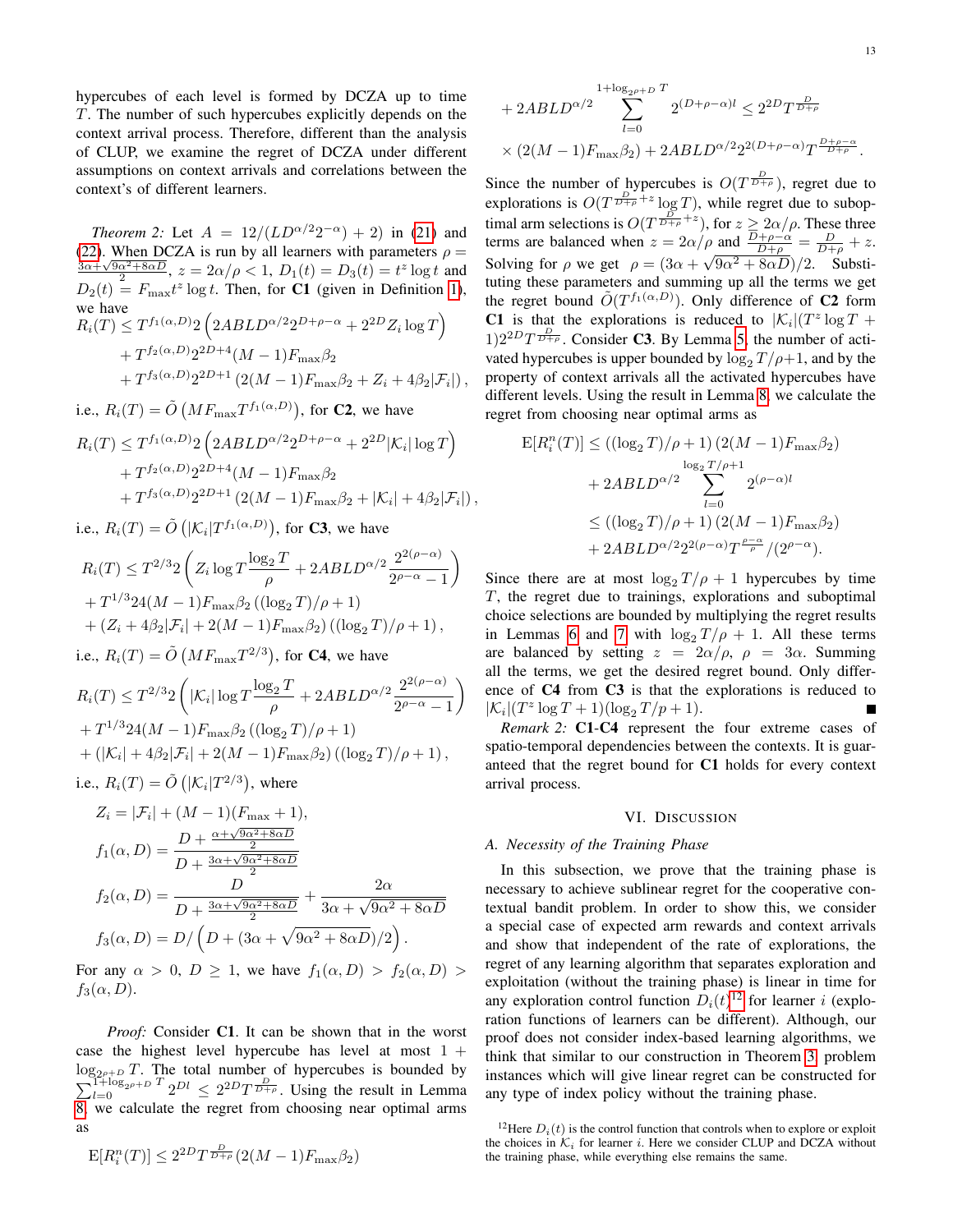*Theorem 3:* Without the training phase, the regret of any algorithm that uses the separation of exploration and exploitation structure in which a time slot is either an exploration slot or an exploitation slot, will be linear in time.

*Proof:* We will construct a problem instance for which the statement of the theorem is valid. Assume that all costs  $d_k^i$ ,  $k \in \mathcal{K}_i$ ,  $i \in \mathcal{M}$  are zero. Let  $M = 2$ . Consider a hypercube  $p$  of either CLUP or DCZA. We assume that at all time slots context  $x^* \in p$  arrives to learner 1, and all the contexts that are arriving to learner 2 are outside  $p$ . Learner 1 has only a single arm  $m$ , learner 2 has two arms  $b$  and  $q$ . With an abuse of notation, we denote the expected reward of a arm  $f \in$  ${m, b, g}$  at context  $x^*$  as  $\pi_f$ . Assume that the arm rewards are drawn from  $\{0, 1\}$  and the following is true for expected arm rewards:

$$
\pi_b + C_K \delta < \pi_m < \pi_g - \delta < \pi_m + \delta,\tag{26}
$$

for some  $\delta > 0$ ,  $C_K > 0$ , where the value of  $C_K$  will be specified later. Assume that learner 1's exploration control function is  $D_1(t) = t^z \log t$ , and learner 2's exploration control function is  $D_2(t) = t^z \log t/K$  for some  $K \ge 1, 0 < z < 1$ .

When we have  $K = 1$ , when called by learner 1 in its explorations, learner 2 may always choose its suboptimal arm b since it is under-explored for learner 2. If this happens, then in exploitations learner 1 will almost always choose its own arm instead of learner 2, because it had estimated the accuracy of learner 2 for  $x^*$  incorrectly because the random rewards in explorations of learner 2 came from b. By letting  $K \geq 1$ , we also consider cases where only a fraction of reward samples of learner 2 for learner 1 comes from the suboptimal arm b. We will show that for any value of  $K \geq 1$ , there exists a problem instance of the form given in [\(26\)](#page-13-0) such that learner 1's regret is linear in time. Let  $E_t$  be the event that time t is an exploitation slot for learner 1. Let  $\hat{\pi}_m(t), \hat{\pi}_2(t)$  be the sample mean reward of arm  $m$  and learner 2 for learner 1 by time t respectively. Let  $\xi_{\tau}$  be the event that learner 1 exploits for the  $\tau$ th time by choosing its own arm. Denote the time of the  $\tau$ th exploitation of learner 1 by  $\tau(t)$ . We will show that for any finite  $\tau$ ,  $Pr(\xi_{\tau}, \ldots, \xi_1) \geq 1/2$ . We have by the chain rule

$$
Pr(\xi_{\tau}, \dots, \xi_1) = Pr(\xi_{\tau} | \xi_{\tau-1}, \dots, \xi_1) Pr(\xi_{\tau-1} | \xi_{\tau-2}, \dots, \xi_1) \dots Pr(\xi_1).
$$
\n(27)

We will continue by bounding  $Pr(\xi_{\tau} | \xi_{\tau-1}, \ldots, \xi_1)$ . When the event  $E_{\tau(t)} \cap \xi_{\tau-1} \cap \ldots \cap \xi_1$  happens, we know that at least  $\lceil \tau(t)^z \log \tau(t)/K \rceil$  of  $\lceil \tau(t)^z \log \tau(t) \rceil$  reward samples of learner 2 for learner 1 comes from b. Let  $A_t := \{ \hat{\pi}_m(t) >$  $\pi_m - \epsilon_1$ ,  $B_t := \{ \hat{\pi}_2(t) < \pi_g - \epsilon_2 \}$  and  $C_t := \{ \hat{\pi}_2(t) <$  $\hat{\pi}_m(t)$ , for  $\epsilon_1 > 0, \epsilon_2 > 0$ . Given  $\epsilon_2 \ge \epsilon_1 + 2\delta$ , we have  $(A \cap B) \subset C$ . Consider the event  $\{A_t^C, E_t\}$ . Since on  $E_t$ , learner 1 selected m at least  $t^z \log t$  times (given that z is large enough such that the reward estimate of learner 1's own arm is accurate), we have  $Pr(A_t^C, E_t) \leq 1/(2t^2)$ , using a Chernoff bound. Let  $N_g(t)$   $(N_b(t))$  be the number of times learner 2 has chosen arm  $g$  (b) when called by learner 1 by time t. Let  $r_q(t)$   $(r_b(t))$  be the random reward of arm g (b) when it is chosen for the tth time by learner 2. For  $\eta_1 > 0$ ,

 $\eta_2 > 0$ , let  $Z_1(t) := \{ (\sum_{t'=1}^{N_g(t)} r_g(t')) / N_g(t) < \pi_g + \eta_1 \}$  and  $Z_2(t) := \{ (\sum_{t'=1}^{N_b(t)} r_b(t')) / N_b(t) < \pi_b + \eta_2 \}.$  On the event  $E_{\tau(t)} \cap \xi_{\tau-1} \cap \ldots \cap \xi_1$ , we have  $N_g(\tau(t))/N_b(\tau(t)) \leq K$ . Since  $\hat{\pi}_2(t) = \left( \sum_{t'=1}^{N_b(t)} r_b(t') + \sum_{t'=1}^{N_g(t)} r_g(t') \right) / (N_b(t) + N_g(t)),$ We have

$$
Z_1(t) \cap Z_2(t) \n\Rightarrow \hat{\pi}_2(t) < \frac{N_g(t)\pi_g + N_b(t)\pi_b + \eta_1 N_g(t) + \eta_2 N_b(t)}{N_b(t) + N_g(t)}.
$$
\n(28)

If

<span id="page-13-2"></span><span id="page-13-1"></span>
$$
\pi_g - \pi_b > \frac{N_g(t)}{N_b(t)} (\eta_1 + \epsilon_2) + (\eta_2 + \epsilon_2).
$$
 (29)

<span id="page-13-0"></span>then, it can be shown that the right hand side of [\(28\)](#page-13-1) is less than  $\pi_q - \epsilon_2$ . Thus given that [\(29\)](#page-13-2) holds, we have  $Z_1(t) \cap$  $Z_2(t) \subset B_t$ . But on the event  $E_{\tau(t)} \cap \xi_{\tau-1} \cap \ldots \cap \xi_1$ , [\(29\)](#page-13-2) holds at  $\tau(t)$  when

$$
\pi_g - \pi_b > K(\eta_1 + \epsilon_2) + (\eta_2 + \epsilon_2).
$$

Note that if we take  $\epsilon_1 = \eta_1 = \eta_2 = \delta/2$ , and  $\epsilon_2 =$  $\epsilon_1 + 2\delta = 5\delta/2$  the statement above holds for a problem instance with  $C_K > 3K + 2$ . Since at any exploitation slot t, at least  $\lceil t^z \log t/K \rceil$  samples are taken by learner 2 from both arms b and g, we have  $P(Z_1(\tau(t))^C) \leq 1/(4\tau(t)^2)$  and  $P(Z_2(\tau(t))^C) \le 1/(4\tau(t)^2)$  by a Chernoff bound (again for  $z$  large enough as in the proofs of Theorems 1 and 2). Thus  $P(B_{\tau(t)})^C \leq P(Z_1(\tau(t))^C) + P(Z_2(\tau(t))^C) \leq 1/(2\tau(t)^2).$ Hence  $P(C_{\tau(t)}^C) \le P(A_{\tau(t)}^C) + P(B_{\tau(t)}^C) \le 1/(\tau(t)^2)$ , and  $P(C_{\tau(t)}) > 1 - 1/(\tau(t)^2)$ . Continuing from [\(27\)](#page-13-3), we have

$$
P(\xi_{\tau}, \dots, \xi_1) = (1 - 1/(\tau(t)^2)) (1 - 1/((\tau - 1)(t)^2))
$$
  
 
$$
\dots (1 - 1/((1)(t)^2))
$$
  
\n
$$
\ge \Pi_{t'=1}^{\tau(t)} (1 - 1/(t')^2) > 1/2,
$$
 (30)

for all  $\tau$ . This result implies that with probability greater than one half, learner 1 chooses its own arm at all of its exploitation slots, resulting in an expected per-slot regret of  $\pi_g - \pi_m > \delta$ . Hence the regret is linear in time.

## *B. Comparison of CLUP and DCZA*

<span id="page-13-3"></span>In Table [II,](#page-14-0) we summarize the regret results of CLUP and DCZA for different cases<sup>[13](#page-13-4)</sup> given in Definition [1.](#page-10-3) For the uniform arrivals  $C1$  and  $C2$ , the time parameter of the regret becomes linear as  $D$  increases. This is intuitive since the gains of zooming diminish when the context is not concentrated in a region of space or a lower dimensional subspace. The time exponent of the regret of DCZA is  $\frac{D+\alpha/2+\sqrt{9\alpha^2+8\alpha D}/2}{D+3\alpha/2+\sqrt{9\alpha^2+8\alpha D}/2}$ , while the time exponent of the regret of CLUP is  $\frac{D+2\alpha}{D+3\alpha}$  =  $\frac{D+\alpha/2+\sqrt{9\alpha^2}/2}{D+3\alpha/2+\sqrt{9\alpha^2}/2}$ . This is intuitive since CLUP is designed to capture the worst-case (uniform) arrival process by forming a uniform partition over the context space, while DCZA adaptively learns over time that the best partition over the

<span id="page-13-4"></span> $13$ Due to the space limitations, in Theorem [1](#page-8-5) we only give the regret bound of CLUP for C1. Bounds for other cases can be derived similar to the derivation of bounds for DCZA.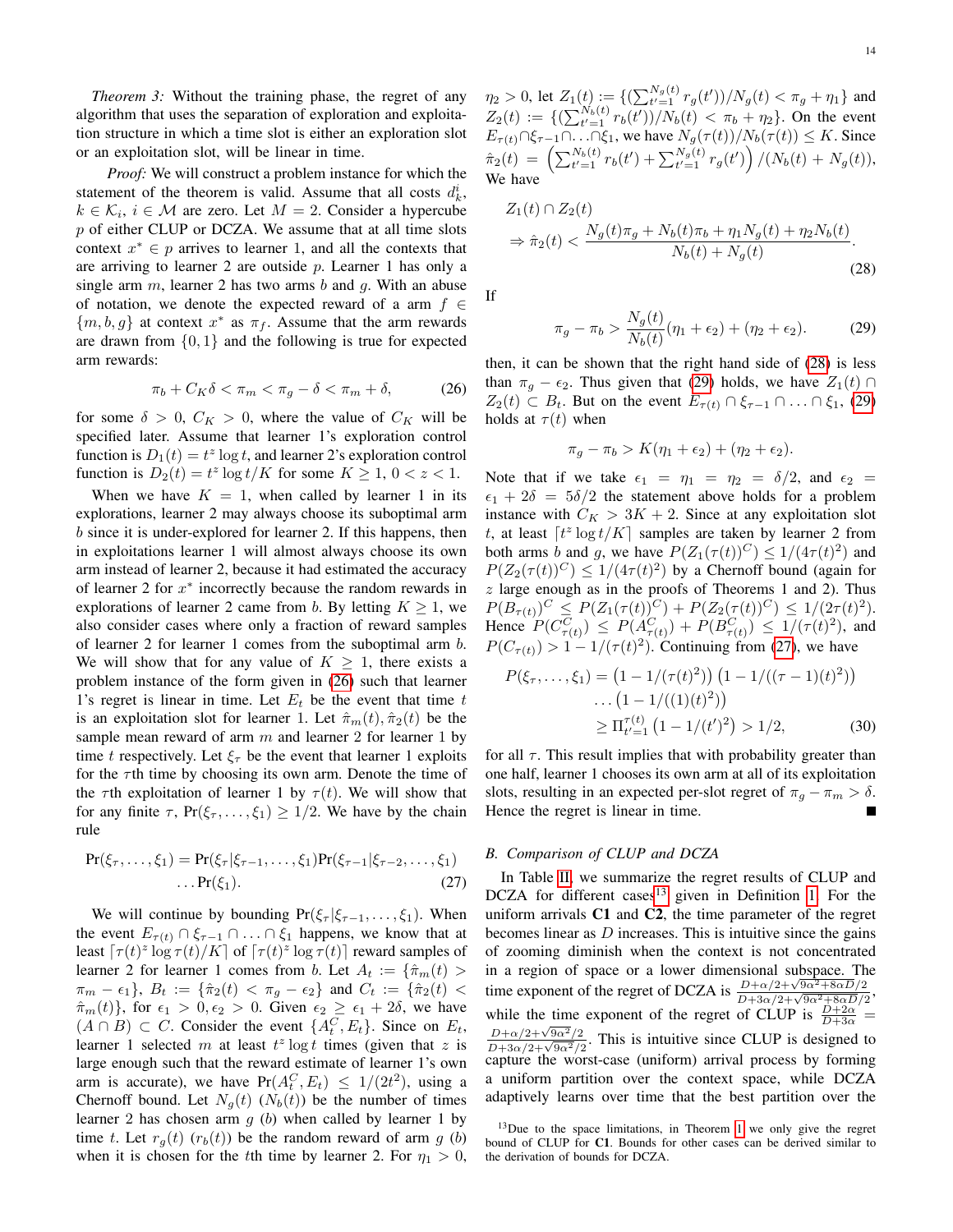| Case           |                                                                                   |                                               |  |  |
|----------------|-----------------------------------------------------------------------------------|-----------------------------------------------|--|--|
| C1             | $\tilde{O} \left(MF_{\rm max}T^{\frac{2\overline{\alpha}+D}{3\alpha+D}}\right)$   | $\tilde{O}(MF_{\text{max}}T^{f_1(\alpha,D)})$ |  |  |
| C <sub>2</sub> | $\tilde{O}\left( \mathcal{K}_i T^{\frac{\overline{2\alpha+D}}{3\alpha+D}}\right)$ | $\tilde{O}( \mathcal{K}_i T^{f_1(\alpha,D)})$ |  |  |
| C <sub>3</sub> | $\tilde{O}\left(MF_{\text{max}}T^{\frac{2\alpha}{3\alpha+D}}\right)$              | $\tilde{O}(MF_{\text{max}}T^{2/3})$           |  |  |
| C4             | $\tilde{O}\left( \mathcal{K}_i T^{\frac{2\alpha}{3\alpha+D}}\right)$              | $\tilde{O}( \mathcal{K}_i T^{2/3})$           |  |  |

TABLE II COMPARISON OF REGRETS OF CLUP AND DCZA

<span id="page-14-0"></span>context space is uniform. The difference in the regret order between DCZA and CLUP is due to the fact that DCZA starts with a single hypercube and splits it over time to reach the uniform partition which is optimal for uniform arrivals, while CLUP starts with the uniform partition at the beginning. Note that for  $\alpha D$  small, the regret order of DCZA is very close to the regret order of CLUP. For C2, which is the identical arrrivals case, the constant that multiplies the highest order term is  $|\mathcal{K}_i|$ , while for C1, which is the solo arrivals case, this constant is  $|\mathcal{F}_i|(M-1)(F_{\text{max}}+1)$ , which is much larger. For dense arrivals C3 and C4, the time parameter of the regret does not depend on the dimension of the context space D for DCZA. The difference between the regret terms of C3 and C4 is similar to the difference between C1 and C2.

Next, we assess the computation and memory requirements of DCZA and compare it with CLUP. DCZA needs to keep the sample mean reward estimates of  $|\mathcal{K}_i|$  choices for each active hypercube. A level  $l$  active hypercube becomes inactive if the context arrivals to that hypercube exceeds  $B2^{pl}$ . Because of this, the number of active hypercubes at any time  $T$  may be much smaller than the number of activated hypercubes by time  $T$ . For cases C1 and C2, the maximum number of activated hypercubes for a learner using DCZA is  $O(T^{\frac{D}{D+(3\alpha+\sqrt{9\alpha^2+8\alpha})/2}})$ , while for any  $D$  and  $\alpha$ , the number of hypercubes of CLUP is upper bounded by  $O(T^{D/(D+3\alpha)})$ . Also note that DCZA only have to keep the estimates of rewards in currently active hypercubes, but not all activated hypercubes, hence in reality the memory requirement of DCZA can be much smaller than CLUP which requires to keep the estimates for every hypercube at all times. Under the dense arrivals given in C3 and C4, at any time slot there is only a single active hypercube. Therefore, the memory requirement of DCZA for learner  $i$  at any time slot is only  $O(|\mathcal{K}_i|)$ . Finally DCZA does not require final time  $T$  as in input while CLUP requires it. Although CLUP can be combined with the doubling trick to make it independent of  $T$ , this makes the constants that multiply the time order of regret large.

# *C. Comparison of separation of exploration and exploitation with index-based algorithms*

Our algorithms separate training, exploration and exploitation into different time slots. We have proved in Theorem [3](#page-12-2) that the separation of training, hence not using the rewards obtained in training to update accuracy estimates, is necessary to achieve sublinear regret. However separation of exploration and exploitation into different time slots is not necessary for our results to hold. Indeed, in most of the previous work on multi-armed bandit problems [\[12\]](#page-16-2) and contextual bandits [\[4\]](#page-15-3)– [\[9\]](#page-15-4), index-based algorithms are used to balance exploration and exploitation. These algorithms assign an index to each arm, based only on the history of observations of that arm, and choose the arm with the highest index at each time slot. The index of an arm is usually given as a sum of two terms. The first term is the sample mean of the rewards obtained from the arm and the second term is an *inflation* term, which increases with the learner's relative uncertainty about the reward of the arm. When all arms are observed sufficiently many times, the dominant term becomes the sample mean, hence at such time slots the arm with the highest estimated reward is selected.

Lets call the algorithms which separates exploration and exploitation the *separation algorithms*. Previously we have considered separation algorithms for learning in multi-user multi-armed bandits [\[3\]](#page-15-2), and showed that they can achieve the same time order of regret as index-based algorithms. To the best of our knowledge separation algorithms have not been applied to learning in contextual bandits before.

There are several (practical) advantages of separation algorithms compared to index-based algorithms. Using separation algorithms, a learner can explicitly decide when to explore or exploit, which can be very beneficial in a variety of applications. For example, one application of cooperative contextual bandits is stream mining with active learning [\[22\]](#page-16-11), in which a learner equipped with a set of classifiers (arms), with unknown accuracies (expected rewards) wants to learn which classifier to select to classify its data stream. The random reward is equal to 1 if the prediction is correct and 0 otherwise. However, checking whether the prediction is correct or not requires obtaining the label (truth) which may not be always possible or which may be very costly. For instance, if classifiers are labeling images, then the true label of the image can only be given with the help of a human expert, and calling such an expert is costly to the learner. In this case, the learner must minimize the number of times it obtains the label while almost always choosing the optimal classifier in exploitations. Using separation algorithms, the learner can maximize its total reward without even observing the rewards in exploitation slots. Index-based algorithms does not give such a flexibility to the learner.

Another problem where separation algorithms can be useful is stream mining with varying error tolerance. The data instance that comes to learner  $i$  at time  $t$  can have an error tolerance parameter err<sub>i</sub> $(t)$  in addition to its context  $x_i(t)$ . For an instance with  $err_i(t) = 1$  the cost of mis-classification can be very high, while for an instance with  $err_i(t) = 0$  it can be low. Then, ideally the learner will try to shift its explorations to instances with  $err_i(t) = 0$ . Of course, our regret bounds may not directly hold for such a case, and any regret bound is expected to depend on the arrival distribution of instances with different types of error tolerance. We leave this analysis as a future research topic.

# *D. Non-deterministic control functions*

CLUP and DCZA uses deterministic control functions to select the phase of a learner. This learner  $i$  ensures that all of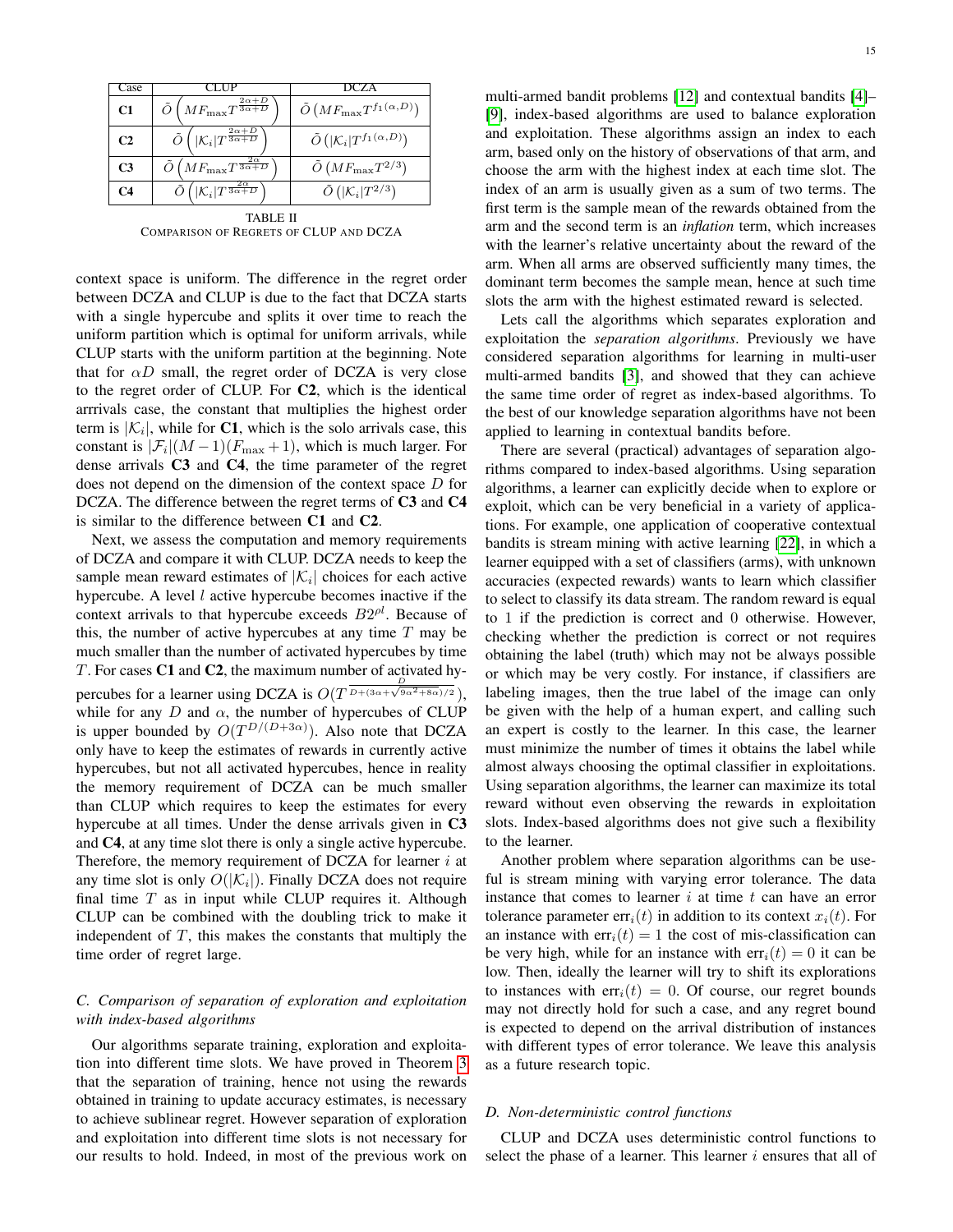its arms have been explored at least  $D_1(t)$  times, and all of the other learners have been explored at least  $D_3(t)$  times. Intuitively, the number of explorations can be reduced if a learner's exploration rate depends on the estimated suboptimality of a choice. Let  $a_i^*(t) := \arg \max_{k \in \mathcal{K}_i} (\bar{r}_{k,p_i(t)}^i(t) - d_k^i)$  be the *estimated optimal* choice at time t. Estimated suboptimality of choice  $k \in \mathcal{K}_i - a_i^*(t)$  is defined as

$$
\Delta^i_k(t) := (\bar{r}^i_{k, p_i(t)}(t) - d^i_k) - (\bar{r}^i_{a^*_i(t), p_i(t)}(t) - d^i_{a^*_i(t)}).
$$

Then, one example of a set of non-deterministic control functions is  $D^i_{k, p_i(t)} = t^z \log t / (\Delta^i_k(t))$  for  $k \in \mathcal{K}_i - a^*_i(t)$  and  $D_{\alpha_i^*(t),p_i(t)}^i = t^2 \log t$ . CLUP and DCZA can compute the set of under-explored choices based on comparing their counters with these control functions. Whether the time order of the control function, i.e., z could be made smaller than the value in Theorems [1](#page-8-5) and [2](#page-12-3) are open questions that is out of the scope of this paper. Note that even though it is possible to reduce the number of explorations by using non-deterministic control functions, using non-deterministic control functions to control training appears to be more complicated because the rewards coming from a learner  $j$  in the training phase of learner  $i$  are not reliable to form estimates about  $j$ 's reward.

## VII. CONCLUSION

<span id="page-15-5"></span>In this paper we proposed a novel framework for decentralized, online learning by many learners. We developed two novel online learning algorithms for this problem and proved sublinear regret results for our algorithms. We discussed some implementation issues such as complexity and the memory requirement under different instance and context arrivals. Our theoretical framework can be applied to many practical settings including distributed online learning in Big Data mining, recommendation systems and surveillance applications. Cooperative contextual bandits opens a new research direction in online learning and raises many interesting questions: What are the lower bounds on the regret? Is there a gap in the time order of the lower bound compared to centralized contextual bandits due to informational asymmetries? Can regret bounds be proved when cost of calling learner  $j$  is controlled by learner  $j$ ? In other words, what happens when a learner wants to maximize both the total reward from its own contexts and the total reward from the calls of other learners.

# <span id="page-15-9"></span>APPENDIX A A BOUND ON DIVERGENT SERIES

For  $\rho > 0$ ,  $\rho \neq 1$ ,  $\sum_{t=1}^{T} 1/(t^{\rho}) \leq 1 + (T^{1-\rho} - 1)/(1-\rho)$ . *Proof:* See [\[23\]](#page-16-12).

## APPENDIX B

## FREQUENTLY USED EXPRESSIONS

## Mathematical operators

- $O(\cdot)$ : Big O notation.
- $O(\cdot)$ : Big O notation with logarithmic terms hidden.
- $I(A)$ : indicator function of event A.
- $A^c$  or  $A^C$ : complement of set A.

#### Notation related to underlying system

• M: Set of learners.

- $\mathcal{F}_i$ : Set of arms of learner *i*.
- $M_{-i}$ : Set of learners except *i*.
- $K_i$ : Set of choices of learner *i*.
- $F$ : Set of all arms.
- $\mathcal{X} = [0, 1]^D$ : Context space.
- *D*: Dimension of the context space.
- $\pi_f(x)$ : Expected reward of arm  $f \in \mathcal{F}$  for context x.
- $\pi_i(x)$ : Expected reward of learner j's best arm for context x.
- $d_k^i$ : Cost of selecting choice  $k \in \mathcal{K}_i$  for learner *i*.
- $\mu_k^i(x) = \pi_k(x) d_k^i$ : Expected net reward of learner i from choice  $k$  for context  $x$ .
- $k_i^*(x)$ : Best choice (highest expected net reward) for learner  $i$  for context  $x$ .
- $f_i^*(x)$ : Best arm (highest expected reward) of learner j for context x.
- $L$ : Hölder constant.
- $\alpha$ : Hölder exponent.
- Notation related to algorithms
- $D_1(t)$ ,  $D_2(t)$ ,  $D_3(t)$ : Control functions.
- $p$ : Index for set of contexts (hypercube).
- $m<sub>T</sub>$ : Number of slices for each dimension of the context for CLUP.
- $\mathcal{P}_T$ : Uniform partition of X into  $(m_T)^D$  hypercubes for CLUP.
- $\mathcal{P}_i(t)$ : Learner i's adaptive partition of X at time t for DCZA.
- $P(t)$ : Union of partitions of X of all learners for DCZA.
- $p_i(t)$ : The set in  $P_i(t)$  that contains  $x_i(t)$ .
- $\mathcal{M}_{i,p}^{\text{uc}}(t)$ : Set of learners who are training candidates of learner  $i$  at time  $t$  for set  $p$  of learner  $i$ 's partition.
- $\blacktriangleright \mathcal{M}_{i,p}^{\text{ut}}(t)$ : Set of learners who are under-trained by learner  $i$  at time  $t$  for set  $p$  of learner  $i$ 's partition.
- $\mathcal{M}_{i,p}^{\text{ue}}(t)$ : Set of learners who are under-explored by learner  $i$  at time  $t$  for set  $p$  of learner  $i$ 's partition.
- $\mathcal{M}_{i,p}^{\text{uc}}(t)$ : Set of learners who are training candidates of learner  $i$  at time  $t$  for set  $p$  of learner  $i$ 's partition.

#### **REFERENCES**

- <span id="page-15-0"></span>[1] Wikipedia. Data stream mining. [Online]. Available: [http://en.wikipedia.](http://en.wikipedia.org/wiki/Data_stream_mining) [org/wiki/Data](http://en.wikipedia.org/wiki/Data_stream_mining)\_stream\_mining
- <span id="page-15-1"></span>[2] K. Liu and Q. Zhao, "Distributed learning in multi-armed bandit with multiple players," *Signal Processing, IEEE Transactions on*, vol. 58, no. 11, pp. 5667–5681, 2010.
- <span id="page-15-2"></span>[3] C. Tekin and M. Liu, "Online learning in decentralized multi-user spectrum access with synchronized explorations," in *Proc. of IEEE MILCOM*, 2012.
- <span id="page-15-3"></span>[4] R. Kleinberg, A. Slivkins, and E. Upfal, "Multi-armed bandits in metric spaces," in *Proceedings of the 40th annual ACM symposium on Theory of computing*. ACM, 2008, pp. 681–690.
- <span id="page-15-8"></span>[5] S. Bubeck, R. Munos, G. Stoltz, and C. Szepesvari, "X-armed bandits," *The Journal of Machine Learning Research*, vol. 12, pp. 1655–1695, 2011.
- <span id="page-15-6"></span>[6] A. Slivkins, "Contextual bandits with similarity information," in *24th Annual Conference on Learning Theory (COLT)*, 2011.
- [7] M. Dudik, D. Hsu, S. Kale, N. Karampatziakis, J. Langford, L. Reyzin, and T. Zhang, "Efficient optimal learning for contextual bandits," *arXiv preprint arXiv:1106.2369*, 2011.
- <span id="page-15-7"></span>[8] J. Langford and T. Zhang, "The epoch-greedy algorithm for contextual multi-armed bandits," *Advances in Neural Information Processing Systems*, vol. 20, pp. 1096–1103, 2007.
- <span id="page-15-4"></span>[9] W. Chu, L. Li, L. Reyzin, and R. E. Schapire, "Contextual bandits with linear payoff functions," in *Proc. of the International Conference on Artificial Intelligence and Statistics (AISTATS)*, 2011.